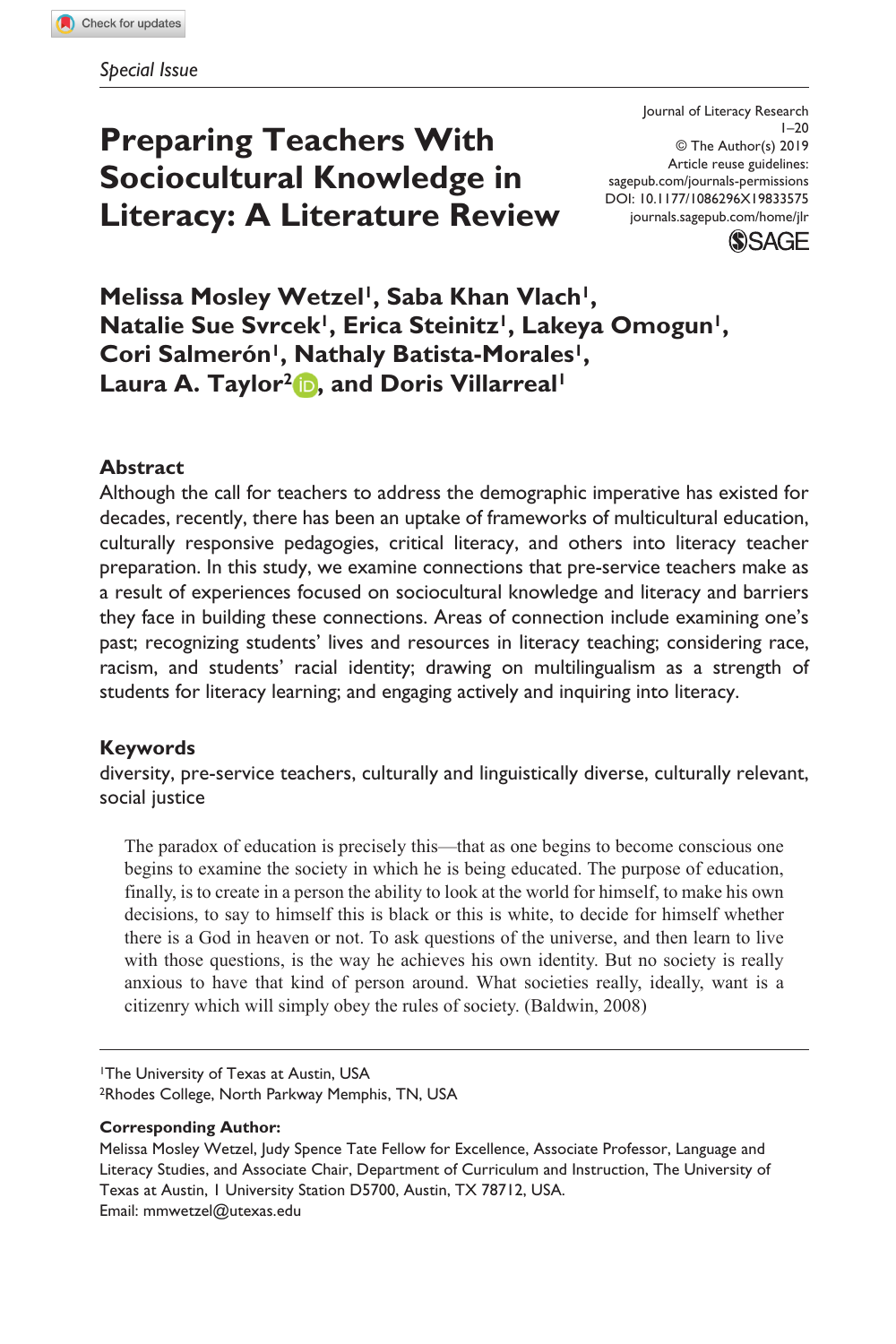In 1963, Baldwin wrote this passage in "A Talk to Teachers" to illuminate the effects of systemic racism on Black students in America. Baldwin asserts that teachers must attend to hegemony, or rule by consent, in which the cultural and ideological views of the most powerful in our society are upheld by the everyday practices of people in places such as schools. Activists and scholars have worked tirelessly for decades before and after the civil rights movement to foreground the consequences of hegemony for people and communities from backgrounds that were perceived and positioned as different and deficient. Baldwin asks teachers what they are willing to do to further the work of civil rights activism. Although many years have passed and much work has been done, Baldwin's caution regarding harm being done to Black and Brown bodies in the United States continues to resonate, as does his call to teachers.

Scholars often cite this reality: An increasing number of students in K–12 U.S. public school classrooms are students of color. In the early 2000s, the White student population was approximately 58% in public elementary and secondary schools (National Center of Educational Statistics, 2017). However, the National Center of Educational Statistics projected at the time that the percentage of White students was decreasing, the percentages of Hispanic and Asian/Pacific Islander students were increasing, and Black and American Indian student percentages were holding steady. According to U.S. Census Bureau predictions, by 2060 the United States will be a "plurality" nation, with no one race in the majority. Currently, approximately 80% of K–12 teachers identify as White women (U.S. Department of Education, 2016). Larson and Irvine (1999) called this disparity between students' and teachers' demographics a "cultural mismatch," and two decades later, Harper (2018) maintained the "racial mismatch" between teachers and students was the number one issue in K–12 and higher education. This mismatch, as well as the ways that teachers have engaged in hegemonic practices with students of color, has been the impetus for the work of many literacy teacher educators.

In a themed issue of the *Journal of Literacy Research* on literacy teacher preparation, Xu (2000) proposed "multicultural issues" in educational research had not yet influenced the literacy field, stating that "little attention has been paid to an integration of diversity into literacy methods courses" (p. 506). Sixteen years later, in a Literacy Research Association (LRA; 2016) statement, "The Role of Literacy Research in Racism and Racial Violence," our colleagues called for direct engagement with race and racism in literacy:

Issues of racism are not peripheral to literacy research, and literacy research need not remain peripheral to issues of racism. The [LRA] resolves that we will not ignore issues of racism and become complicit in the perpetuation of racial inequities, neither in the field nor in the organization itself. (p. 1)

 . . . LRA acknowledges that racialization (and not only race), and linguicism (and not only language), are pervasive in the 21st century. (p. 2)

We now pause, as literacy scholars, to ask what we have done to "not remain peripheral to issues of racism" in teacher education. The purpose of this review is to provide a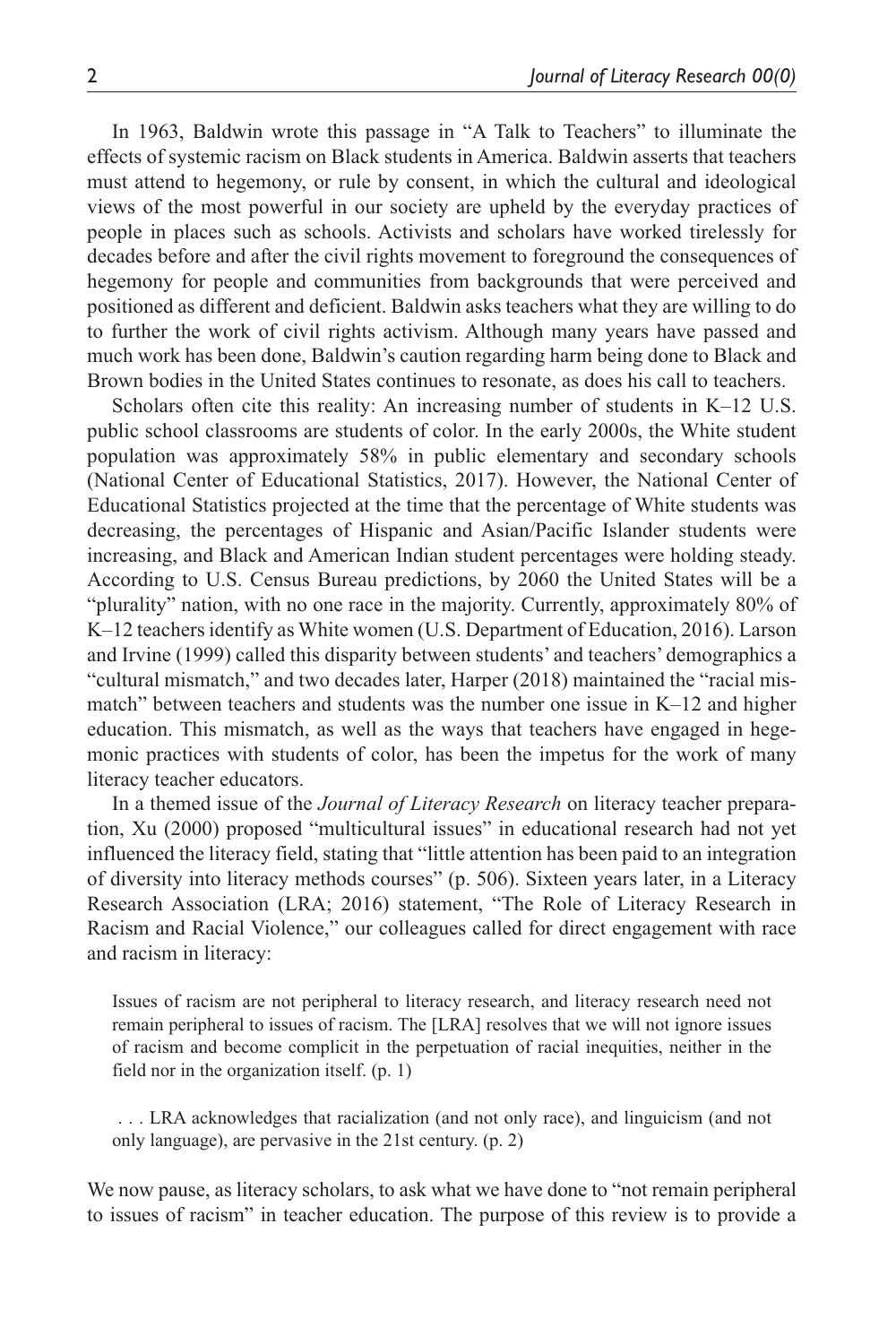synthesis of literature and a set of recommendations for teacher educators in literacy to build upon efforts to "disrupt the perpetuation of racial inequalities" in education. Our research question is this: What do we know about how to prepare teachers to teach literacy in ways that disrupt inequalities and lead to more just and equitable educational practices? In this literature review, we synthesize findings of 109 research studies, published since 2000, that respond to the call to prepare literacy teachers to teach students from diverse backgrounds through close attention to sociocultural knowledge.

## **Theoretical Frameworks**

Sociocultural theory suggests that learning occurs through social interaction and that social interactions are influenced by cultural and historical ways of knowing and doing (Vygotsky, 1980). Brown (2013) points out that "dominant sociocultural knowledge" (p. 319) of Black students—and, we would posit, of culturally and racially diverse students in the United States—is deficit oriented, and that knowledge has been solidified in the minds of teachers before they enter teacher education. What Brown coined "humanizing critical sociocultural knowledge" (p. 331) is a deeper form of sociocultural knowledge that can be drawn upon in flexible ways to act in educational spaces. This knowledge relates to the cultural and linguistic knowledge students bring to the classroom as well as their resources to interrogate and disrupt inequalities. This knowledge is also situated and depends on the "context (historic and local)" (p. 333). Finally, the knowledge is "all-encompassing" (p. 333); it moves beyond curriculum and becomes the context within which the child is educated. Humanizing critical sociocultural knowledge includes tools of inquiry to interrogate and disrupt dominant and deficit discourses as well as construct new, more affirming, and humanizing ways of teaching and learning.

Related frameworks speak specifically to orientations, teaching practices, and, curriculum choices of teachers, including multicultural education (Banks, 1994), culturally relevant pedagogy (Ladson-Billings, 1995), culturally responsive teaching (Gay, 2002), funds of knowledge (Moll, Amanti, Neff, & González, 1992), critical literacy (Janks, 2010; Luke, 2012), racial literacy (Guinier, 2004), culturally sustaining pedagogies (Paris & Alim, 2014), and language ideologies (Ruíz, 1984) in relation to bi/ multilingualism (Hurie & Degollado, 2017) and race (Flores & Rosa, 2015). Each framework commonly aims to produce a critical consciousness toward texts and social practices.

# **Method**

We identified articles using a web-based interactive search tool for research in literacy teacher education, CITE-ITEL (see <https://cite.edb.utexas.edu/>). See Maloch and Dávila (this issue) for a detailed description of CITE-ITEL and the process of article selection and initial analysis. For this review (which constituted one of the areas reviewed in CITE-ITEL), we followed Torraco's (2005) recommendations for conducting an integrative literature review, beginning by defining the scope of the review using our research question. Although several articles published in the 1990s have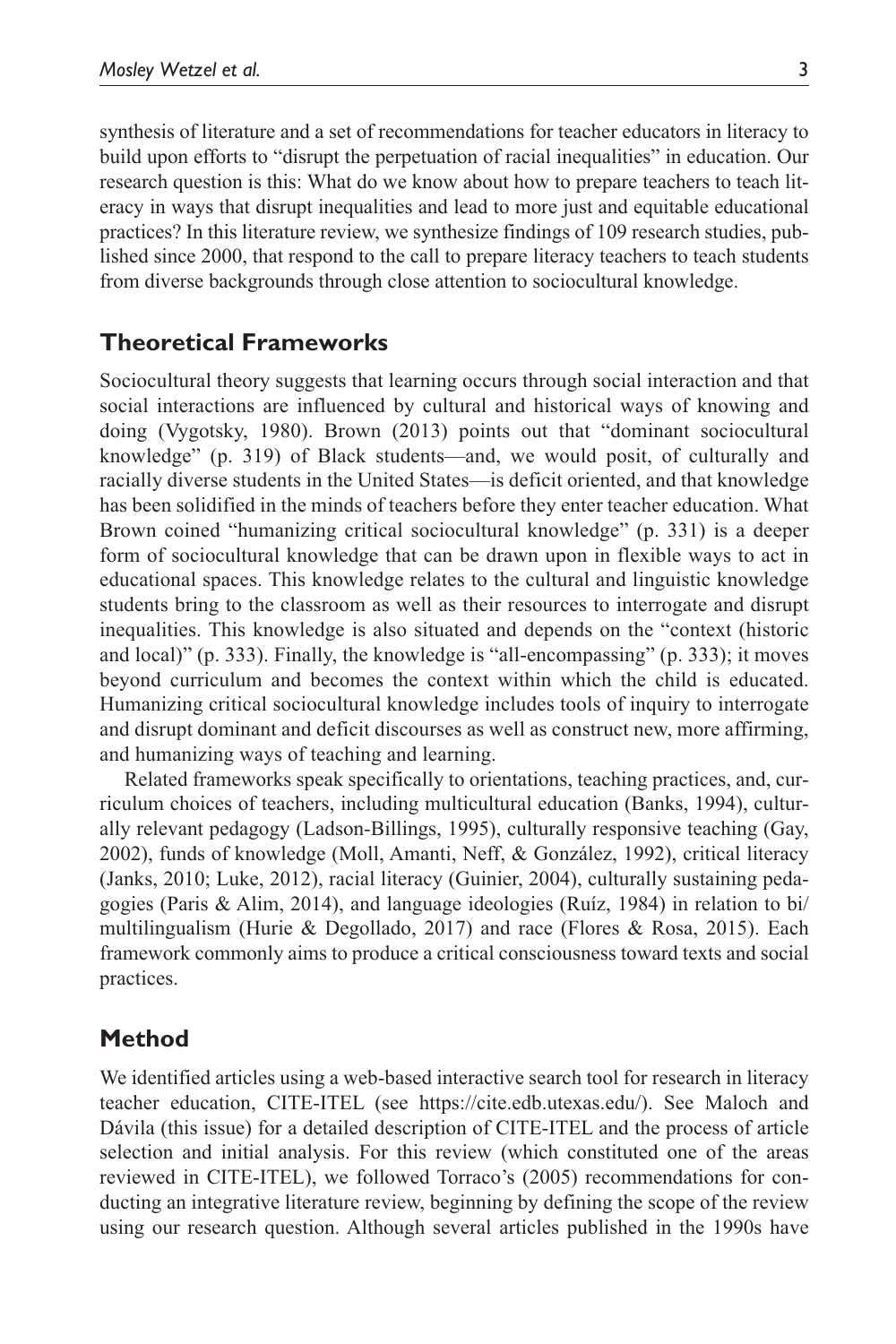relevance to this review (e.g., Chevalier & Houser, 1997; Florio-Ruane, 1994), 2000 is our starting point, based on Xu's (2000) assertion and our observation that this year marked an increase in attention to multicultural perspectives in literacy teacher preparation. We only included articles reporting on studies in which preservice teachers (PTs) were the participants and the students referenced in the research (actual or future students) were culturally or linguistically diverse.

We followed a systematic methodology for reviewing articles that fit our criteria (Torraco, 2005). We read abstracts and findings to determine whether articles used frameworks we included in our centering question. To analyze the 109 articles we located, we recorded several features, including the number of participants, theoretical frameworks, duration of the study, context of the study (i.e., a methods course or methods course with practicum), methodology, year published, and publishing journal. We recorded the positionality of PT participants as described by the authors (i.e., race, class, religion, language). We also recorded researcher positionality with these same descriptors as well as their experiences in diverse schools and commitments. We did not record details regarding the course context, such as grade levels or course topics.

Our work was to construct conceptual understandings of what it means to prepare literacy teachers with sociocultural knowledge in teacher education and the barriers to such work. We chose the term *barriers* to describe what came between the researcher/ teacher educator's work in the course or experience and their goal of building sociocultural knowledge and literacy. We sought to synthesize the findings of the articles as well as illuminate silences in the research (Torraco, 2005). We asked a series of analytic questions related to our main research question to open-code each article: How was diversity addressed from the researcher's perspective (i.e., culture, linguistic background, race)? What were the course experiences that researchers studied when they were interested in PTs connecting sociocultural knowledge to literacy teaching? We then looked more specifically at the findings of each study and asked, What were the connections that PTs made between sociocultural knowledge and literacy teaching as a result of these experiences? What barriers arose when PTs were asked to take up sociocultural knowledge in their course experiences?

Using the code "connections" as an organizer, we collapsed the codes into seven categories that were stated as findings, such as "Knowing your students' interests, funds of knowledge, and/or seeing them as individuals changes/shapes literacy teaching practices." We then sorted articles by these codes and reread the article groups together. After a reanalysis of each group, we were able to collapse categories and confirmed five that comprehensively represented the findings in terms of connections: "Examining one's self and experiences" (31/109); "Recognizing students' lives and resources in literacy teaching" (62/109); "Considering race, racism, and students' racial identity" (16/109); "Understanding multilingualism as a strength for literacy" (20/109); and "Engaging actively and inquiring into literacy" (22/109). We then reexamined our coding. As we thought about how the PTs made connections and the barriers they faced, subcategories emerged (e.g., "the PTs came to use universality as a lens to examine their own sociocultural knowledge and their students'" and "the PTs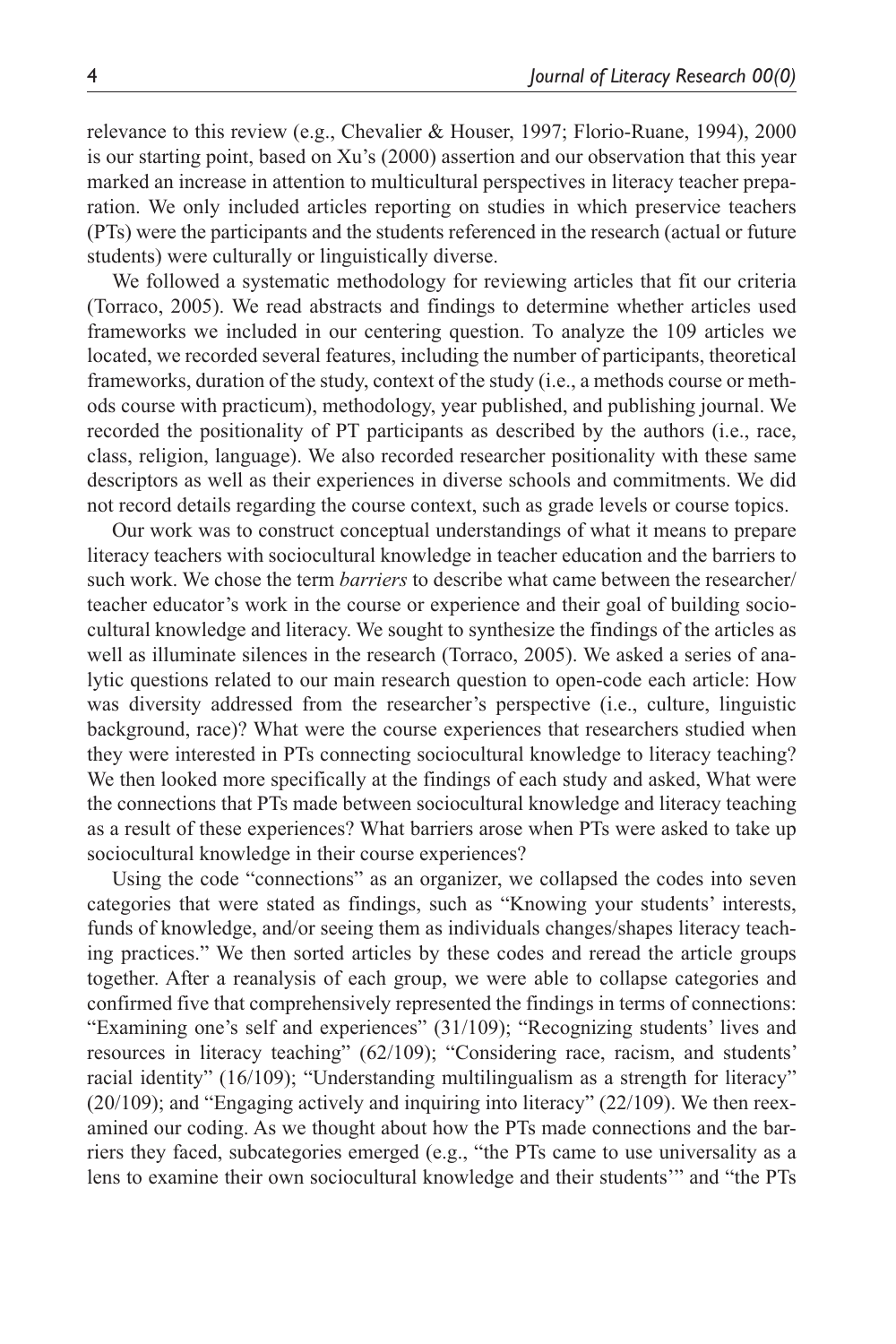learned they could leverage language for teaching"). We used these subcategories as organizers for our synthesis. Finally, we returned to our theoretical framework to interpret and discuss the findings.

## *Reflexivity*

Our research team is a racially, religiously, linguistically, and ethnically diverse group of scholars in literacy research who work together at a university to prepare PTs using pedagogical frameworks we discussed above. Our families emigrated from Pakistan, Nigeria, Puerto Rico, Europe, the Middle East, and Mexico. We practice Christianity, Judaism, and Islam and are linguistically diverse as a group. Our experiences as literacy teachers in urban, diverse schools also shape our perspectives and commitments to equity. Before, during, and after each round of coding, we met as a team to reflect together. We exchanged articles during each cycle of analysis to allow for multiple lenses and checks on inclusion and analysis conducted. The multiple perspectives of our research team enabled us to disagree and often investigate the claims of researchers. Together, we grappled with what constitutes learning, and more so transformation, within and across these articles, thereby strengthening our analysis.

# **Findings**

Across 109 articles, teacher educators reported on the learning of PT. *Journal of Literacy Research*'s (JLR) supplementary materials contain a full reference list of articles represented by category and article details (se[e Appendix 1 in the online](https://journals.sagepub.com/doi/suppl/10.1177/1086296X19833575), supplementary archive [URL supplied by SAGE]). In terms of the duration of the study, 70% of the 109 articles occurred over one or two semesters. Authors defined diversity most often in terms of culture and/or linguistic diversity and/or race. There was little variation in terms of the typical number of participants for each study most focused on a few PTs or a cohort ( $n = 15$ -25). The positionality of PTs is difficult to summarize because of the diversity of many participant groups. PTs of color were included and recognized in study methodologies, although they were often a minority in relation to the number of White PTs. We decided not to count raw numbers of PTs of color across the articles as the descriptions of participant populations were not consistently reported. Twenty-three of 109 articles (21%) did not specify PT positionality beyond gender, and 28 (26%) included only White PT participants. Eleven (10%) articles included only PTs of color. The teacher educator was always part of the authorship team in 109 articles, and in 32 (29%) of the articles, researchers identified their positionality, although that percentage ranged greatly across categories (29%-63%). Similarly, 18 articles (17%) included scholars of color ( $n = 17$ ) or queer scholars ( $n = 1$ ). Across categories, 16% to 31% of the articles included scholars with these positionalities. In each section below, we begin with descriptions of what makes each category of articles typical or unique, report the subcategories of each category, and then discuss the findings and barriers within subcategories.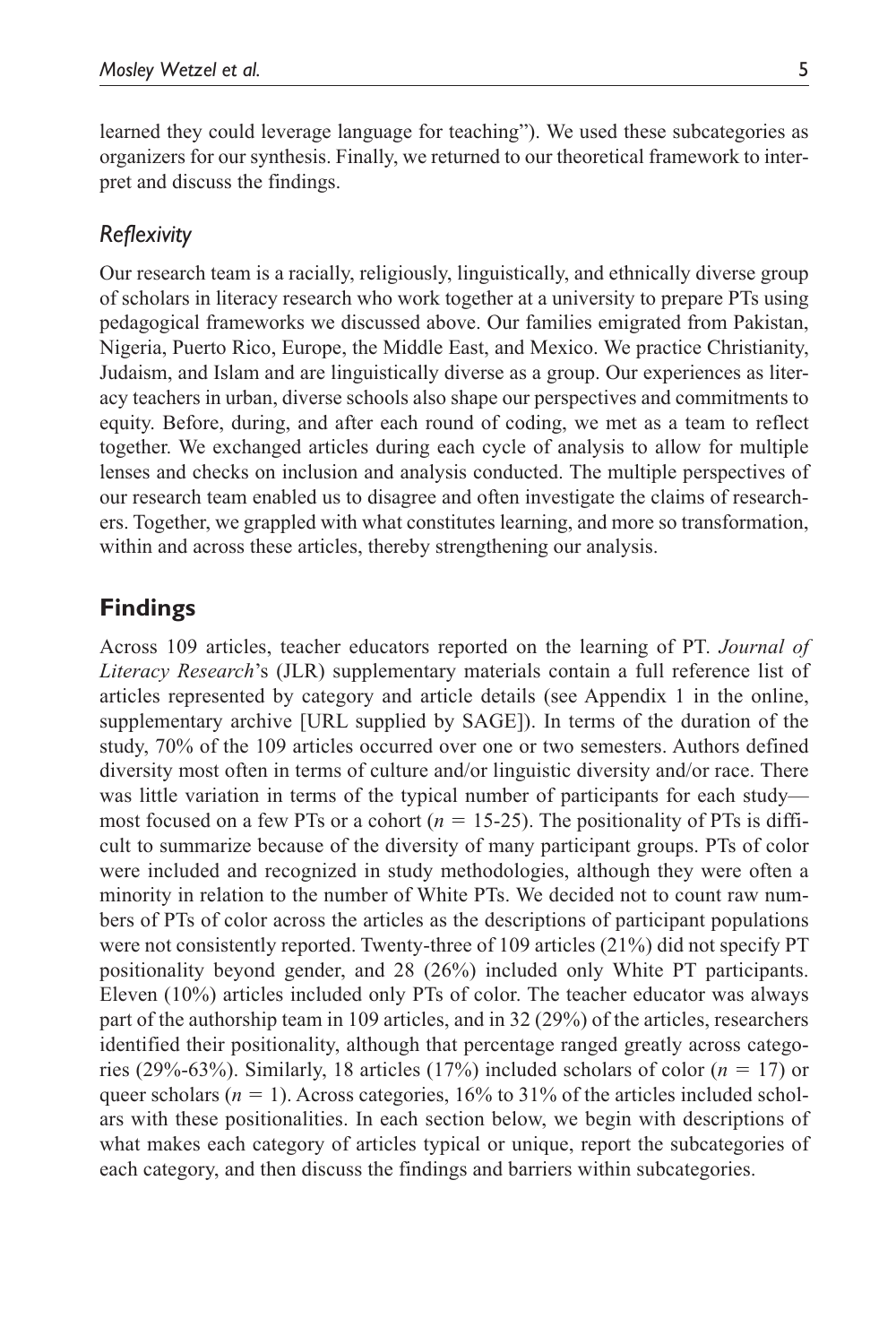## *Examining One's Self and Experiences*

Thirty-one (28%) of the 109 articles found that examining one's self and experiences supported PTs' preparation to teach students from diverse backgrounds. This group of articles was typical of the 109 in terms of how diversity was addressed (primarily as culture, linguistic diversity, and race). Thirty-five percent (35%) of the researchers identified their positionalities and 16% identified as scholars of color, similar to the larger group of articles. PTs approached their uptake of sociocultural knowledge in three ways: drawing on "universality," examining their own cultural identities, and recognizing differences.

*Drawing on "universality."* Teacher educators found that PTs consider themselves and people from other cultures as fundamentally similar. Glenn (2012) observed that the term *universality* does not indicate "the same lived realities among people everywhere but intimates instead the shared elements of existence that draw us together as a human species" (p. 335). She found that reading and discussing multicultural literature supported PTs in grappling with diversity through drawing parallels between themselves and the characters of color. Escamilla and Nathenson-Mejía (2003) found the PT participants responded with universalist responses to Latino literature 62% of the time. Finally, Vaughn, Allen, Kologi, and McGowan (2015) explored universality via "text to self" connections in which PTs compared their own childhood experiences with those in the text or in the field, so as "to explore empathy toward one another" (p. 30).

Glenn (2012) argued that a search for universality often led to the "intimation that race doesn't really matter" (p. 336). In these instances when PTs sought universality, they were often unable to recognize the impact of race and racism in the characters' lives, although they were on a path to disrupting neutral ways of seeing universality.

*Reflecting on one's own cultural identity.* PTs also used literature to reflect on their own identities in terms of histories of literacy, culture, ideology, race, language, and gender (e.g., Xu, 2000). For example, Voelker's (2013) participants explored their racial, religious, and "protected" histories when reading "unprotected [controversial] texts" (p. 28). In studies reported by Hammett and Bainbridge (2009) and Strong-Wilson et al. (2014), Canadian PTs examined their national identity while considering their stance on the need for multicultural education. Strong-Wilson et al. (2014) analyzed PTs' cultural understandings in relation to touchstone texts from their childhoods, using nostalgia as a framework to examine the power of the text on the reader. Finally, McNair (2003) described the PTs' resistance to critically reading childhood texts as "hostile" because of the affection they felt toward the literature.

Characteristic of the larger review, many PTs were identified as White across the articles, and often the teacher educators engaged them in deconstructing the racial construct of Whiteness. For example, when Miller (2014) asked PTs to complete equity audits, they recognized (often for the first time) the inherent privileges in their life due to their Whiteness. Several researchers utilized autobiography to elicit this examination (e.g., Murillo, 2010); in some cases in relation to a student of color the PT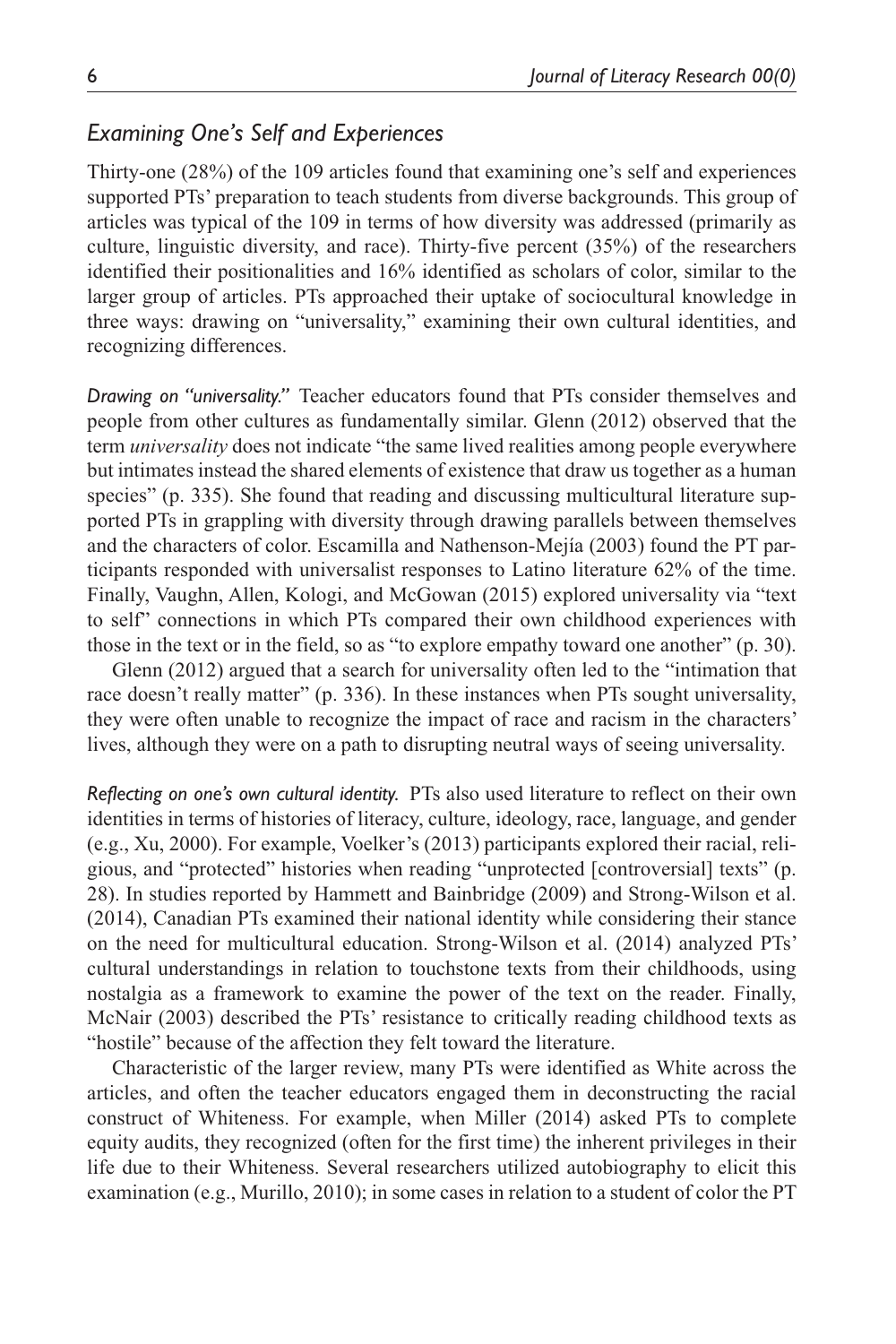was tutoring. In some instances, the PTs resisted taking a "firm position" on racial matters, choosing "instead to muddle in complexity," possibly to avoid admitting their own racism, or "as a response to rigid dichotomies that leave little room for creating new identities" (Mosley & Rogers, 2011, p. 318). PTs worried they would not be able to implement these practices with children and continued to question the necessity of addressing race in school.

Eight articles explored the experiences of PTs of color examining their own cultural identities. Angela, a bilingual PT, felt that she did not possess the linguistic resources to teach children because she believed she did not "speak correctly" (Haddix, 2010, p. 114). Ultimately, she came to teach students drawing on her hybrid identity and "linguistic reflexivity" (p. 118). Similarly, Escamilla and Nathenson-Mejía (2003) provided evidence to support that "ethnic minority TCs [teacher candidates] . . . made more specific cultural connections to literature than did the white teacher candidates," whose connections reflected universality (p. 246). In Strong-Wilson et al. (2014) and Murillo (2010), PTs of color told narratives that related to their sociocultural identities and being "othered" in social and school spaces. The two PTs of color in Clark and Medina (2000), on the other hand, wrote narratives to reflect on their journey of coming into literacy and identified the emotional support that was offered to them by family and teachers. Mendelowitz (2017) explored the relationships of language, culture, gender, and identity with PTs of color in a South African context, finding that reading and writing scenarios in which these aspects of identities and relationships were at play extended PTs' imaginations and critical consciousness in ways that might transfer into their teaching.

Although PTs of color recognized the role of sociocultural knowledge in their own lives and in their future students' lives, it was not always the case that PTs' practices centered such knowledge in the classroom. For example, Coulter, Michael, and Poynor's (2007) study followed two Mexican American PTs through their coursework, student teaching, and first year in the classroom. Coulter et al. (2007) reported that one PT embraced culturally relevant practices during her university experiences. However, in the first year of teaching, she was unable to enact these practices due to the demands and expectations of the institution.

*Recognizing differences.* For many PTs, it was challenging to overcome differences between themselves and their future students. PTs in Monroe and Ruan (2018) and Xu's (2000) work expressed deficit perspectives about students due to the differences between their cultures and students' cultures, and in Hermann-Wilmarth's (2010) study, some PTs questioned whether lesbian, gay, bisexual, transsexual, transgender, queer/questioning (LGBTQ) literature should be part of classroom discussions. Hammett and Bainbridge (2009) found that PTs who read literature about cultures different from their own engaged in "othering" those cultures. Unlike researchers who studied PTs' engagement with texts centering on race, sexuality, or culture, Pytash (2013) chose texts on bullying and suicide. Ten of 22 PTs in her study had known someone who committed suicide, and the PTs felt they gained insight into those people's choices, leading to empathy.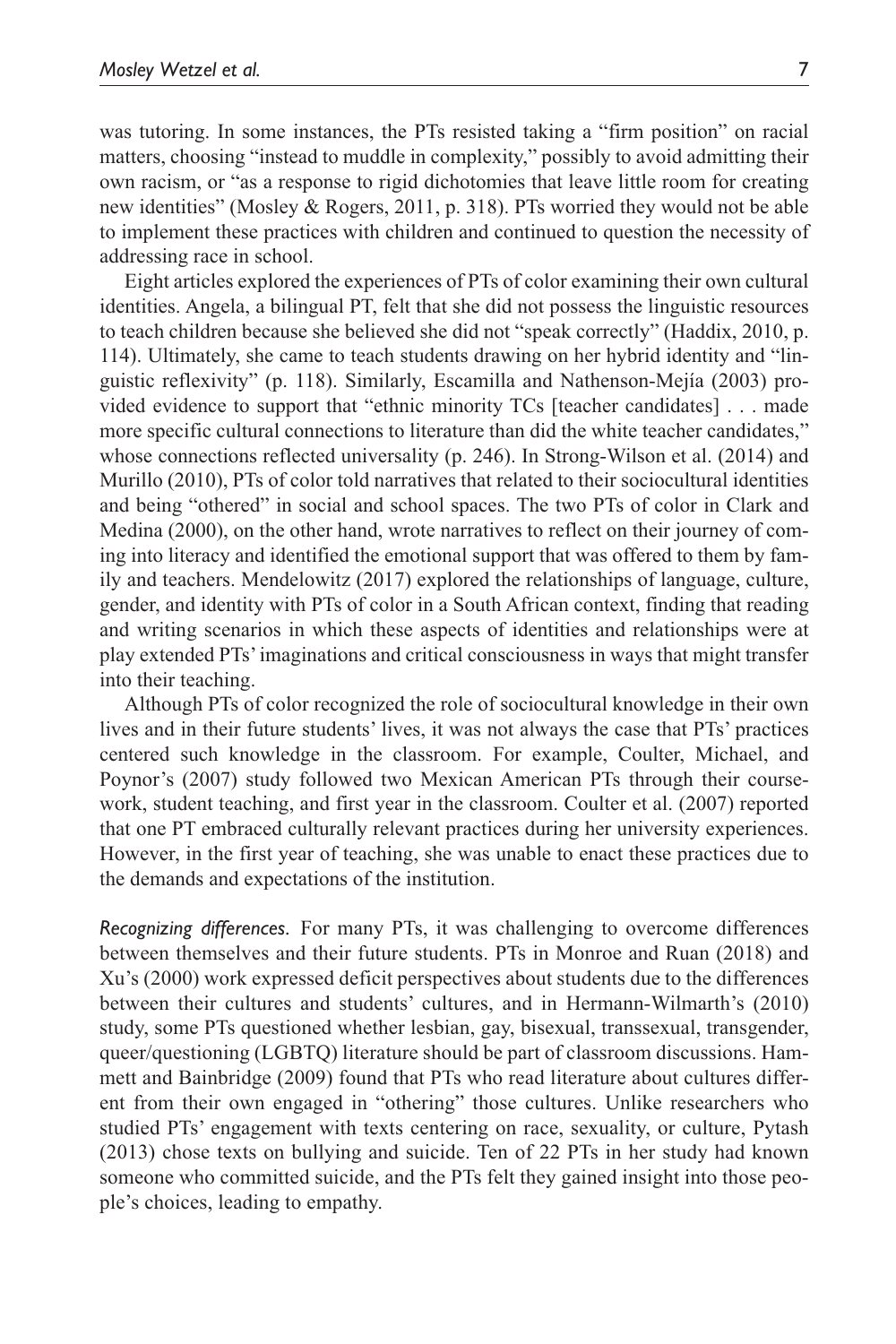#### *Recognizing Students' Lives and Resources in Literacy Teaching*

Sixty-two (57%) of the 109 reviewed articles centered PTs' learning about P–12 students' literate lives and resources. This group of articles was typical in terms of how diversity was addressed. Twenty-nine percent (29%) of articles in this category included researcher positionality, and 16% of articles included researchers who identify as scholars of color. In this set of articles, PTs engaged in direct experiences working with students and what we call "textual experiences" to build sociocultural knowledge for literacy teaching.

*Direct experiences working with students.* Seventeen articles explicitly focused on PTs' learning about and valuing of P–12 students, adult English as a second language (ESL) students, and incarcerated youth, and drew on frameworks associated with race and culture to build PTs' connections between these students' experiences, identities, and literacy teaching.

Researchers found PTs were able to draw on students' resources in their teaching. One approach was for PTs to learn about students' interests (e.g., Lazar, 2001). In one case, PTs used an assessment tool designed to focus attention on three domains of literacy: Cognitive knowledge and skills, cultural and social capital, and personal–social identity (Ellis & Smith, 2017). In other cases, PTs were guided to use a variety of practices that illuminated students' linguistic resources (Souto-Manning & Price-Dennis, 2012), cultural histories (Simon, 2015), and lived experiences (e.g., Escamilla & Nathenson-Mejía, 2003; Xu, 2000). For example, when looking for examples of students' critical media literacy, PTs discovered ways that students brought features of African American language (AAL) into the classroom through their play (Souto-Manning & Price-Dennis, 2012). Learning about students was not limited to experiences in classroom settings, but rather extended to work with nontraditional students (e.g., adults, families; incarcerated youth) and in community sites (e.g., Hallman & Burdick, 2011; Mosley Wetzel, Martinez, Zoch, Chamberlain, & Laudenheimer, 2012; Styslinger, Walker, & Eberlin, 2014). Working side by side with students across different settings supported PTs to know and value the resources that students bring to the classroom, even when these sociocultural understandings were challenged in field settings (e.g., Ticknor, 2015).

In nine articles, PTs struggled to implement the understandings they built through coursework regarding sociocultural knowledge related to students, facing barriers of time, resources, and knowledge (e.g., Brock, Moore, & Parks, 2007). PTs also resisted implementing sociopolitical curriculum because it was not relevant to literacy (e.g., Dávila, 2013; Papola-Ellis, 2016). Sometimes resistance was explicit, for example, when a PT argued against legitimizing AAL in the early childhood classroom (Souto-Manning & Price-Dennis, 2012). PTs expressed concerns about incorporating multicultural literature or critical issues because of the teaching context, for example, due to uncertainties about classroom management or parent support (e.g., Skerrett, Pruitt, & Warrington, 2015; Turner, 2007). Deficit perspectives of students also served as a barrier to PTs' incorporation of pedagogy that drew on their culture and interests (e.g., Assaf & López, 2015; Lazar, 2007; Scherff, 2012).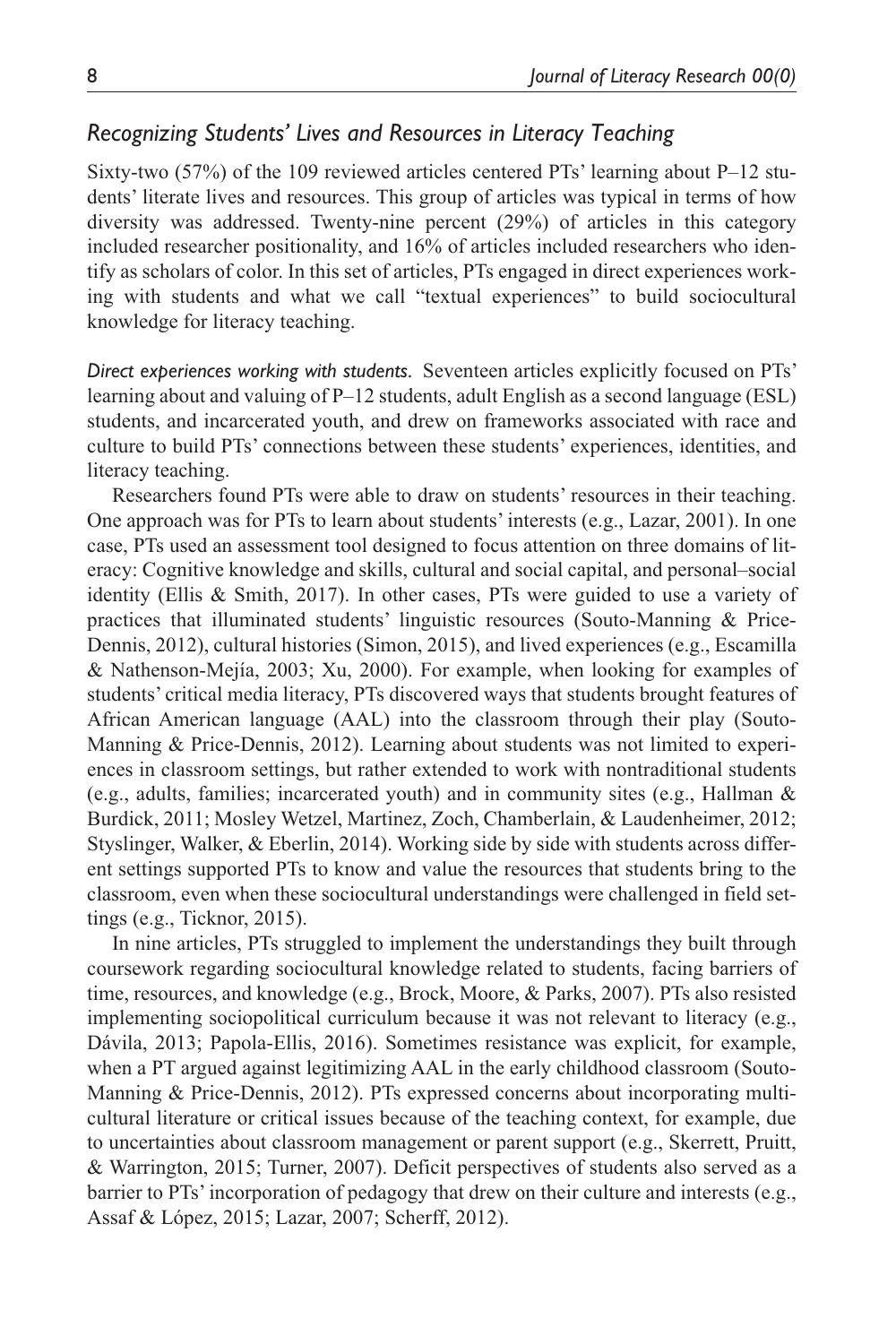*Textual experiences.* A second approach to building PTs' sociocultural knowledge was through experiences with literature and other texts. Through explorations of multicultural children's literature, PTs built cultural knowledge of imagined future students and became knowledgeable about texts that connected to students' lives (e.g., Lohfink, 2014). PTs expressed resistance to certain kinds of texts, including urban literature (Haddix & Price-Dennis, 2013), religious-themed texts (Escamilla & Nathenson-Mejía, 2003), and texts addressing sociopolitical issues (e.g., same-sex parenting; Papola-Ellis, 2016). PTs additionally voiced concern about how students might respond to "sensitive topics" in texts (Williams, May, & Williams, 2012).

PTs built understandings of knowing and valuing students' literacies, histories, and cultures through class discussion of shared texts such as professional literature (e.g., Hall, 2009). These discussions allowed PTs to shift beliefs regarding the role of culture and language in teaching (e.g., Clark & Medina, 2000) and construct more nuanced understandings of literacy (Dooley, 2008). In addition, online discussions around professional texts were found to be effective in building understanding of sociocultural influences on learning (Skerrett et al., 2015). Additional examples of textual experiences included a panel discussion about LGBTQ youth and allies (Staley & Leonardi, 2016) and a museum exhibit field trip (Mendoza, 2018).

Some PTs did not see connections between sociocultural knowledge and literacy teaching through these experiences (e.g., Dávila, 2013). At times, White PTs' explorations of multicultural literature sustained stereotypes rather than disrupting them (e.g., Vaughn et al., 2015). Furthermore, PTs also denied the role of race in literacy instruction. Other PTs described fear in bringing literature that contained diversity to the forefront of their teaching, noting the complexity of issues (e.g., Dávila, 2013; Papola-Ellis, 2016). Researchers also indicated that comfort with alternative ways of knowing and confronting one's own Whiteness were barriers to learning about students in ways that would support literacy teaching (e.g., Glenn, 2012; Staley & Leonardi, 2016).

#### *Considering Race, Racism, and Students' Racial Identity*

Sixteen (15%) of the 109 articles focused on the work necessary for PTs to explore issues of race, racism, and racial identity in relation to literacy. This group of articles was atypical of the 109 in terms of how diversity was addressed: Race was identified and examined in 100% of the articles (as opposed to 32%-48% in other categories). Also, 63% of researchers identified their positionality and 31% of articles included researchers who identify as scholars as color, much higher than other categories. PTs explored race, racism, and racial inequities through literature, the study of language, and an exploration of social inequalities using a framework of race.

*Exploring race through literature.* One subcategory of articles focused on how PTs can build understandings of race, racism, and racial inequalities when reading and discussing texts. In four articles, researchers focused on how multicultural literature with critical themes might expand PTs' sociocultural knowledge (e.g., McNair, 2003; Schieble, 2011). In addition, two articles documented how PTs gained racial understandings that applied to literacy teaching by reading professional literature focused on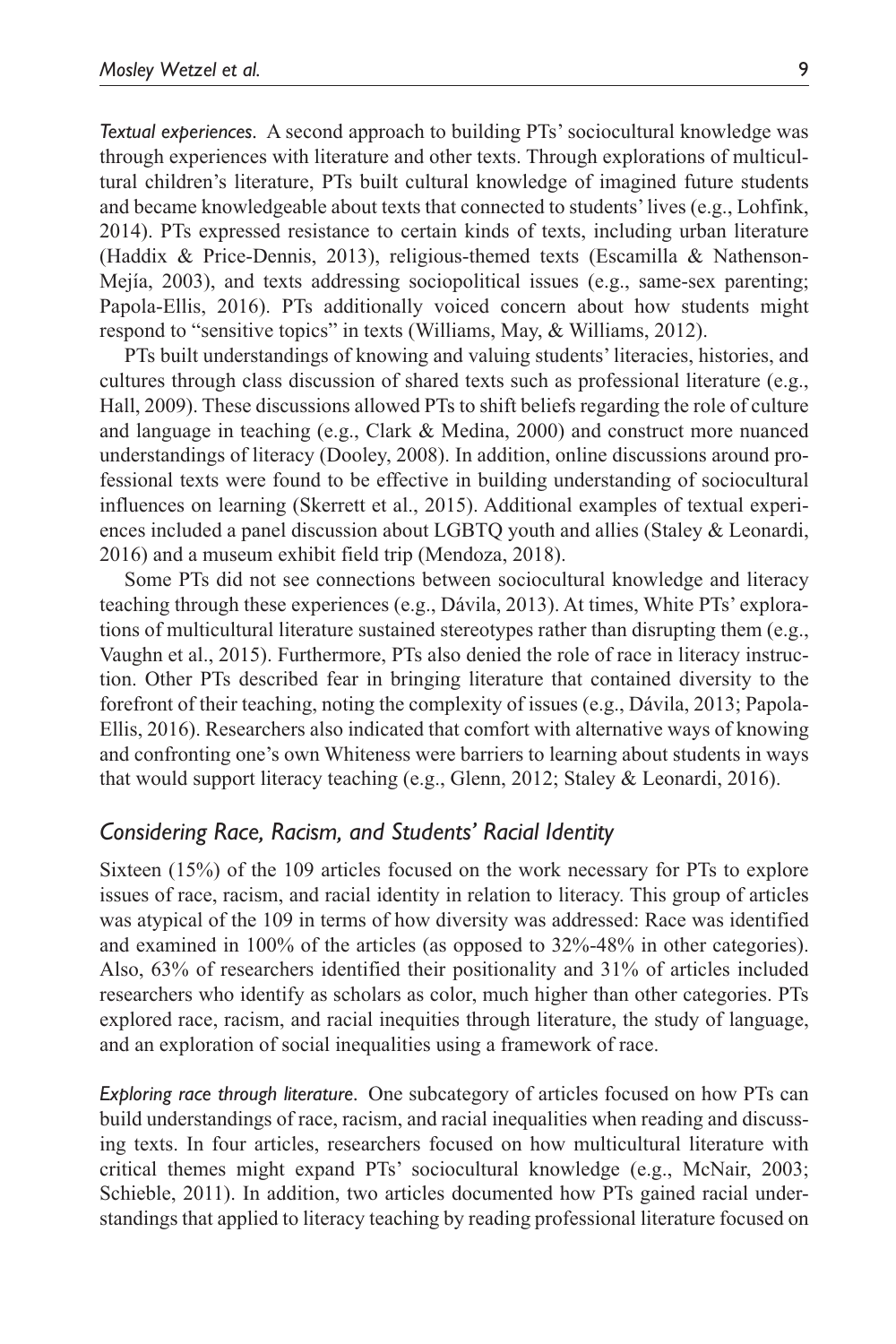race, White privilege, Ebonics, and inequalities (Lazar, 2001; Skerrett et al., 2015). PTs explored interconnected forms of social inequality and oppression through examinations of their lived experiences, and in two articles, a PT of color additionally extended her classmates' views on race in relation to English education in response to their professional readings (e.g., Skerrett et al., 2015). White participants in Skerrett's study denied the role of race in literacy instruction and the legitimacy and adequacy of frameworks of race and racism to teach English education in diverse settings (see also Schieble, 2011).

*Exploring race through the study of language.* Researchers also pursued racial literacy development through language study of AAL, exploring markers of the language (e.g., Godley, Reaser, & Moore, 2015). Vetter, Schieble, and Meacham (2018) asked PTs to examine their teaching transcripts with a lens of race and language, bringing their attention to identity markers in classroom talk. Souto-Manning and Price Dennis (2012) investigated early childhood PTs' developing understandings of AAL when they explored popular culture texts to critically address issues of inequity and language. Barriers that surfaced as a result of PTs exploring race through the study of language across articles in this subcategory included limited understandings of power dynamics at play in language. In addition, researchers found PTs had very basic understandings of the relationship between language variation and social/racial communities or the relationship between language and identity (Godley et al., 2015) and were often resistant to embrace or acknowledge AAL as acceptable (e.g., Souto-Manning & Price-Dennis, 2012).

*Exploring race through inquiry around social inequalities.* Researchers also reported that PTs pursued racial literacy development through exploration of institutional factors that reproduce racial inequalities (e.g., Dávila, 2011; Miller, 2014; Simon, 2015). This exploration happened through work with inquiry groups with peers and students and through text-based discussions with students. PTs learned about equity data, tracking and other racialized practices, and movements and alliances for racial justice. Although working directly with students seemed to be generative in terms of PTs' knowledge and desire to engaged with race and inequalities, PTs lacked skills to address comments and direct the conversation when working with students. In contrast, Haddix (2012) employed ethnographic and discourse analysis methods with two Black women in a teacher education program. These participants spoke AAL, and in White-dominated settings, they engaged in "counterlanguages" (p. 177), often choosing silence to avoid continued racial positioning. In contrast to the PTs who encountered barriers of lack of skills to address race in lessons and conversations, these PTs were proficient in discussing race from a nuanced perspective of language, power, and diversity.

## *Understanding Multilingualism as a Strength for Literacy*

Twenty (18%) of the 109 articles focused on preparing PTs for linguistically diverse learners. In this set of articles, diversity was addressed primarily in terms of language.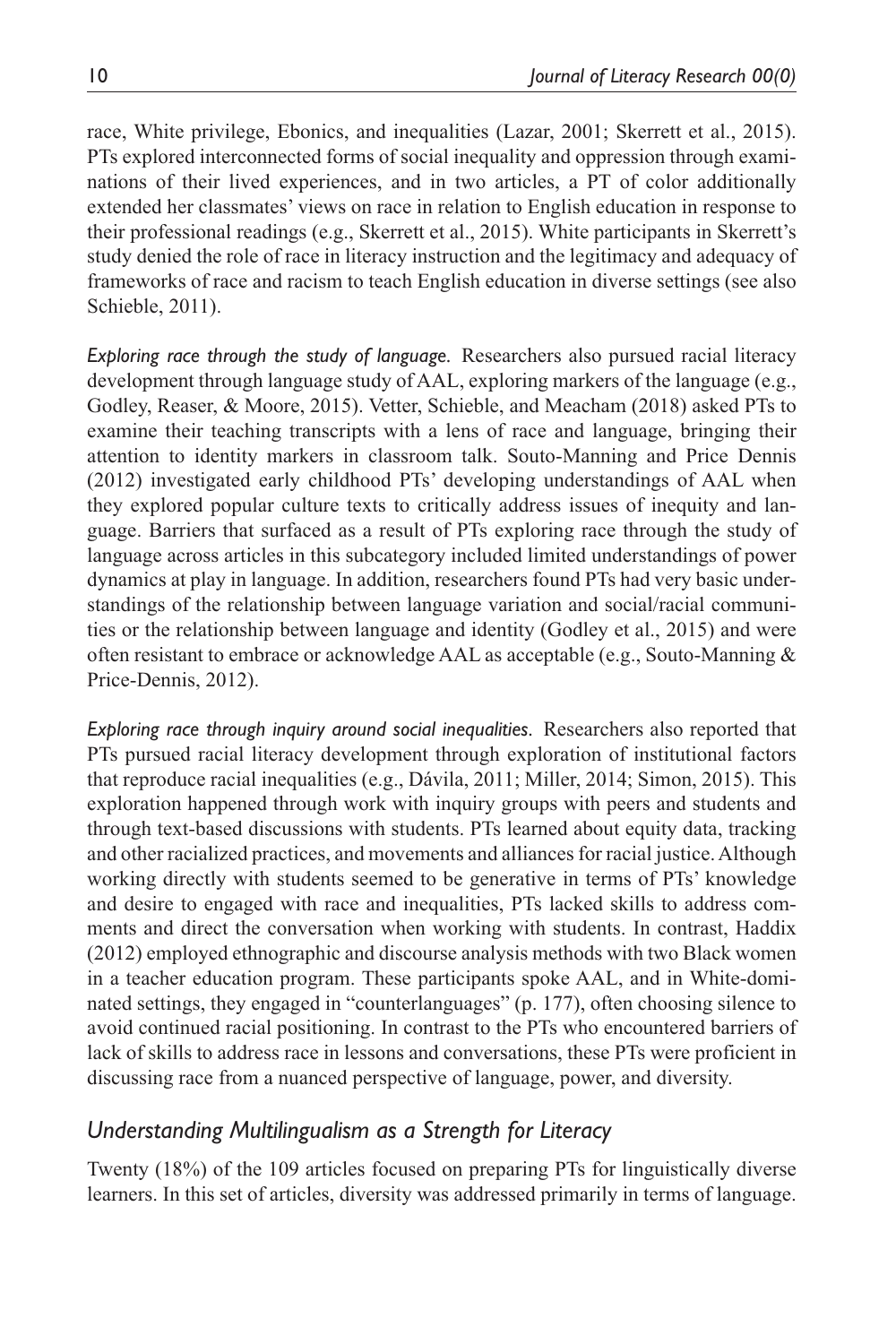Forty percent (40%) of researchers identified their positionality, and 25% of the articles included researchers who identified as scholars of color. In this group of articles, PTs came to understandings of multilingualism as a strength for literacy learning through two paths: building familiarity with and valuing students' linguistic backgrounds, and leveraging language for teaching.

*Building familiarity with and valuing students' linguistic backgrounds.* In 12 of these articles, researchers found that PTs gained familiarity with students' linguistic backgrounds. Emphasis was placed on how PTs' own experiences as multilingual learners or their previous study of linguistic diversity contributed to their valuing of students' linguistic backgrounds (e.g., de Courcey, 2007; Mohr, Lane, & Sarker, 2010). In Hauerwas, Skawinski, and Ryan (2017), researchers concluded that the PTs were able to empathize with the challenges language learners encounter as a result of their own experiences learning an additional language. Murillo (2010) positioned the PT participants as multilingual and asked them to reflect on their experiences of linguistic marginalization. The PTs realized their experiences were not unique and considered how to transfer these realizations into visions of teaching multilingual learners. Also, when PTs learned about multilingualism as well as students' linguistic backgrounds, their appreciation for those backgrounds grew, and often grew into more nuanced understandings of language as part of culture (e.g., Dooley, 2008; Mahalingappa, Hughes, & Polat, 2017; Murillo, 2010; Pappamihiel, Ousley-Exum, & Ritzhaupt, 2017; Sugimoto, Carter, & Stoehr, 2017). PTs who had lived experiences as multilingual students were often able to make connections that were more difficult for monolingual PTs, who faced barriers in terms of their knowledge of students' linguistic resources (e.g., Mohr et al., 2010).

*Leveraging language for teaching.* Eight articles focused on PTs using language to support students in literacy teaching and shared the context of practicum settings. For example, Wall and Hurie (2017) found that reflection through post-conferences between bilingual PTs and university facilitators enabled three bilingual PTs to draw on their linguistic resources in the conferences and internalize the voices of the facilitators. In Mosley Wetzel et al.'s (2012) study, PTs worked with Spanish-speaking parents, learning collectively, making the curriculum relevant, and making on-the-spot decisions to provide language support for adults (see also Rymes, 2002). Barriers to PTs' learning in relation to multilingualism and literacy learning included their perceived constraints in the school context (e.g., Kaste, 2001). Rymes (2002) found that PTs could have benefited from a critical pedagogy "that emphasizes learner agency but also encourages an understanding of the situated, historical and linguistic limitations and affordances" (p. 447) as a framework to interpret their experiences.

# *Engaging Actively and Inquiring Into Literacy*

Twenty-two (20%) of the 109 articles focused on how PTs engaged in or envisioned engaging in change in regard to their approaches to teaching racially, linguistically,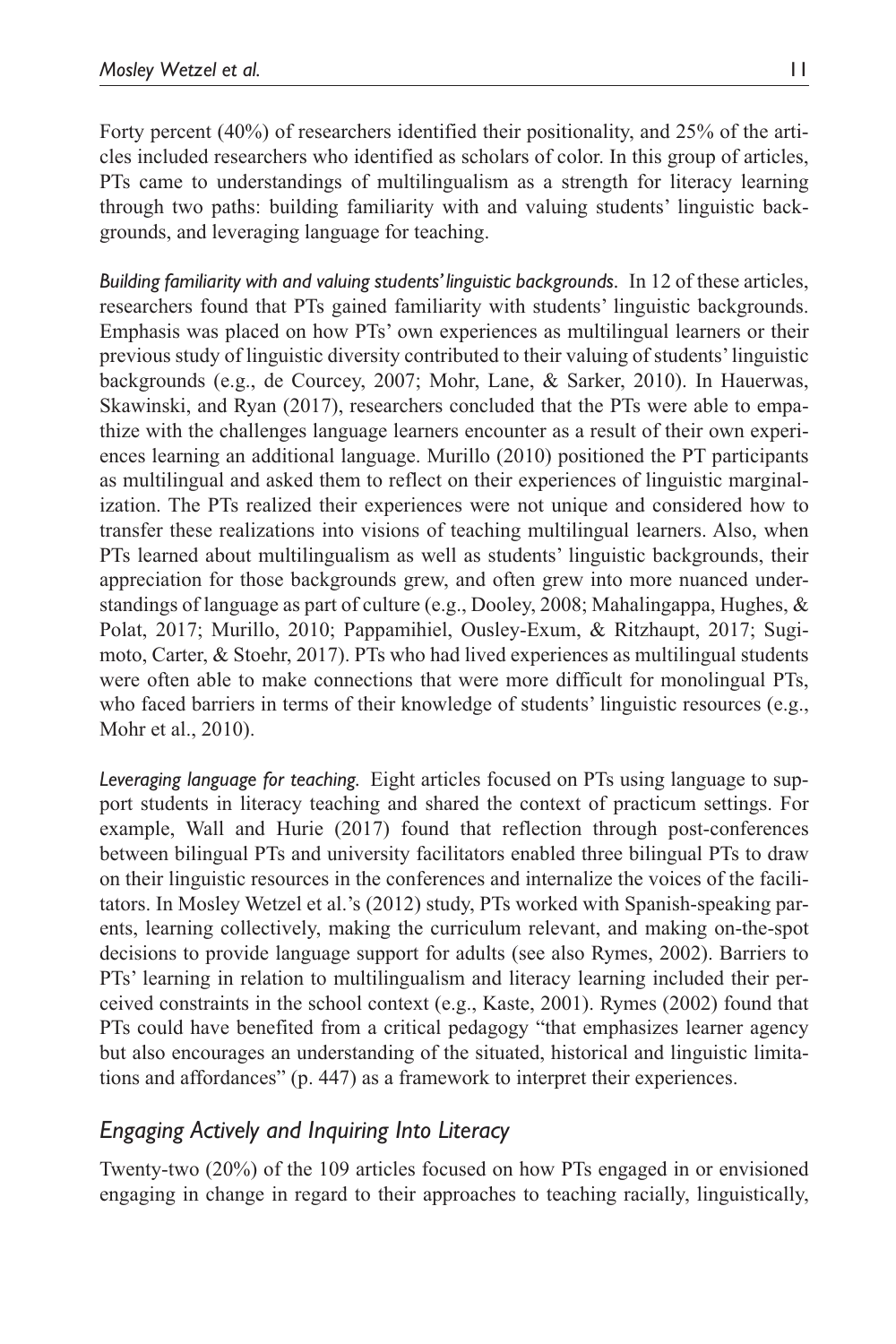and/or culturally diverse learners. This group of articles was also typical of the 109 in terms of how diversity was defined. Thirty-six percent (36%) of articles included researcher positionality, 23% involved researchers who identify as scholars of color, and .05% (1 article) involved researchers who identify as queer. In these articles, PTs engaged in inquiry that extended beyond their knowledge of themselves and of their students and to their action in the classroom. Some inquiry work was part of the course design, and at other times it was spontaneous.

*Inquiries around educational inequities.* In five articles, PTs explored educational inequities to build connections between literacy and sociocultural knowledge. PTs in Miller's (2014) study engaged in equity audits, working toward narratives of "the schools' beliefs and ideologies" (p. 56) as connected to literacy instruction. The peer group engaged in sharing as a community, looking at data patterns, and imagining futures for themselves. PTs in Skerrett et al. (2015) explored educational inequities such as gentrification, school segregation, immigrant status, and deficit positioning of linguistic diversity in an online community. One PT, Jasmine, positioned herself as a member of the oppressed, as a "Black girl from an urban neighborhood," and drew from her knowledge to write extensively about racial inequity in her online posts. However, despite Jasmine's "substantive use of racial and related specialist knowledge" (p. 334), her peers struggled to engage specifically with issues of race in their work with each other and often "absorbed it into other paradigms" (p. 335).

*Inquiry and curricular choices.* In eight articles, PTs engaged in inquiry related to curricular choices, creating and at times implementing critical literacy units. Researchers discussed navigating a politicized agenda through inquiry work (e.g., Scherff, 2012). For example, PTs in Skerrett's (2010) study collaborated in groups to create projects for students "to inquire into some political, educational or social issue that held significant social justice consequences" (pp. 57-58). In a revision to the project, the PTs themselves were the learners in the inquiry project, experiencing firsthand the challenges and learning of students doing inquiry work. Each study presented a focal PT who was able to transcend curricular expectations to teach a variety of social-issue topics through critical literacy (e.g., Saunders, 2012). However, across these same articles, other PTs experienced discomfort with the topics and held narrow views of issues that could be explored with students.

*Envisioning agency for the future.* Finally, some teachers expressed a desire to act in their future practice as an outcome of inquiry. PTs recognized the importance of addressing issues of race with students (e.g., Hill, 2012), using place-based pedagogies in instructional decisions (Mendoza, 2018), attending to LGBTQ identities and discrimination (Staley & Leonardi, 2016), and employing drama-based pedagogies to build multiple perspectives in response to text (Brindley & Laframboise, 2002). PTs had opportunities not only to study and explore inequitable social issues but also to envision and develop agency as future teachers. Sugimoto et al. (2017) highlighted a counterexample in which PTs were uncertain how to move forward in their own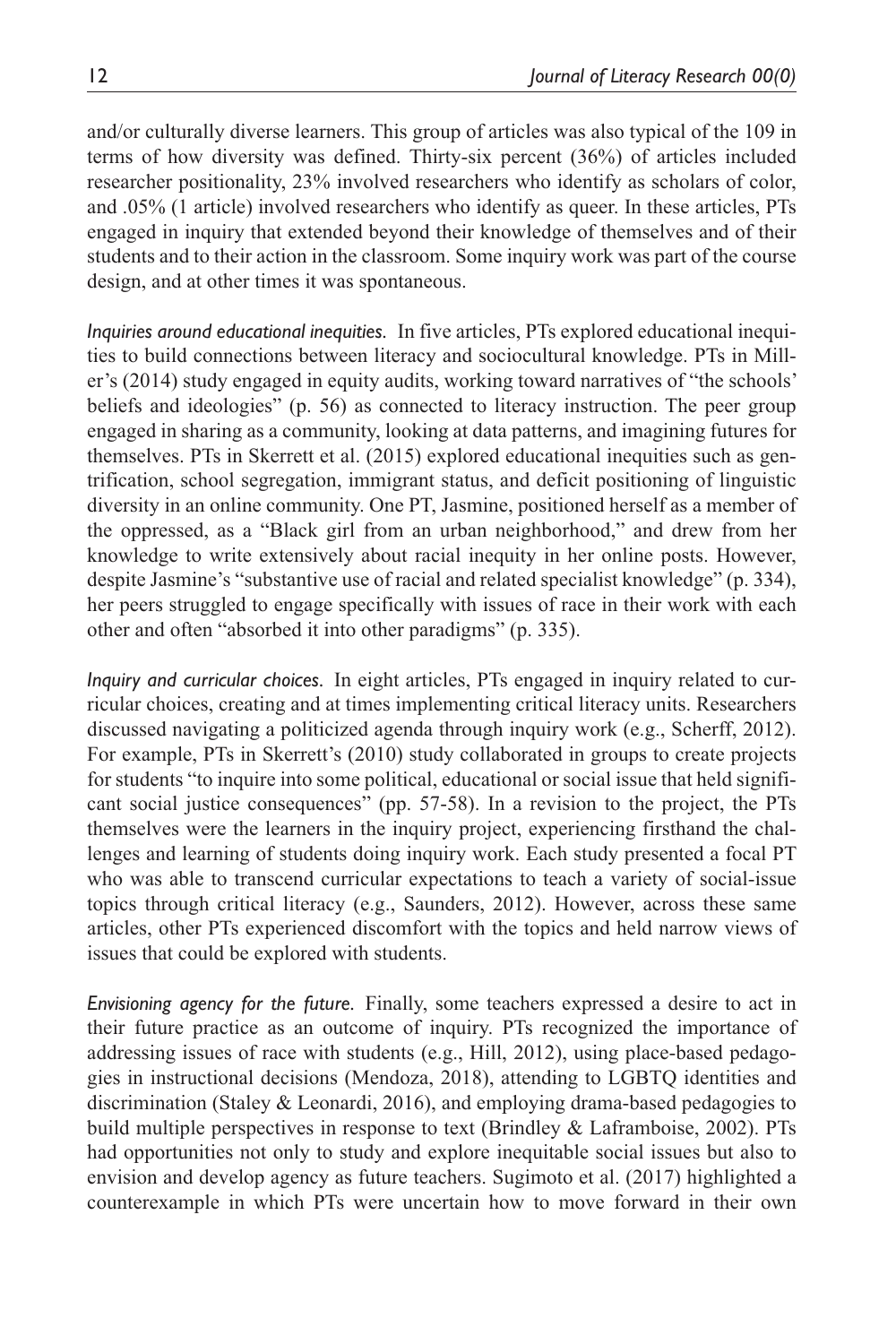practice with English language learners as a result of their experience. Similarly, Dávila and Barnes (2017) found PTs willing to use current political texts, such as President Obama's "A More Perfect Union," but only in contexts where they would face less resistance to a sociopolitical stance. Despite these barriers, the researchers found that the PTs planned to integrate action-oriented literacy teaching in their future practice, bringing students' lives and experiences more centrally into the curriculum.

#### **Discussion and Recommendations**

There is a strong sense of urgency in the field of education to prepare teachers to be responsive to diversity. Not unlike Baldwin's schools, schools today often fail to recognize color, class, sex, ethnicity, language, or gender and their intersections when considering what kinds of curriculum and instruction teachers employ. Rather, schools continue to standardize teaching and learning and in turn to ask students, their families, and communities to create not the person who holds "the ability to look at the world for himself" but instead, a student who "will simply obey the rules of society" (Baldwin, 2008). A racial mismatch between teachers and students (Harper, 2018) is related to such hegemony. To understand how teacher educators in literacy are addressing disparities in educational opportunities and outcomes for students of color, we conducted a synthesis of 109 articles. We explored what we know about how to prepare teachers to teach literacy drawing on sociocultural knowledge. The majority of PTs were White women, and many researchers worked from an unstated or stated assumption that different approaches in teacher education can mediate the potential detrimental effects of the racial mismatch between future teachers and their students.

Promising approaches in the literature included experiences that led PTs to examine their own cultural identity (e.g., Miller, 2014), which seemed important for both White PTs and PTs of color (e.g., Haddix, 2010; Murillo, 2010). Again, for all PTs, it was important that they learned about diversity as deep understandings of the rich cultural resources held within societies, including students' linguistic backgrounds (e.g., Murillo, 2010). PTs also developed tools to extend these understandings of resources to critical perspectives regarding why these resources are so important (e.g., Haddix & Price-Dennis, 2013). In general, practices that were most promising engaged future literacy teachers to question deficit discourses of students that circulate in educational spaces, to acknowledge the social practices that hold inequalities in place, and to shift educational practices in ways that disrupt whiteness and White privilege. In articles within two categories, "Considering race" and "Engaging actively," PTs engaged in inquiry that extended beyond their knowledge of themselves and their students to action in the classroom (e.g., Simon, 2015). Here, racially diverse PTs disrupted ideas of education, power, and privilege. We found in this group of articles the development of the kind of disruptive knowledge that Brown (2013) described as a humanizing critical sociocultural knowledge. Our professional organizations in literacy have actively worked to bring the community's attention to issues of equity, antiracism, pluralism, and social justice. We propose that literacy teacher educators similarly focus our attention.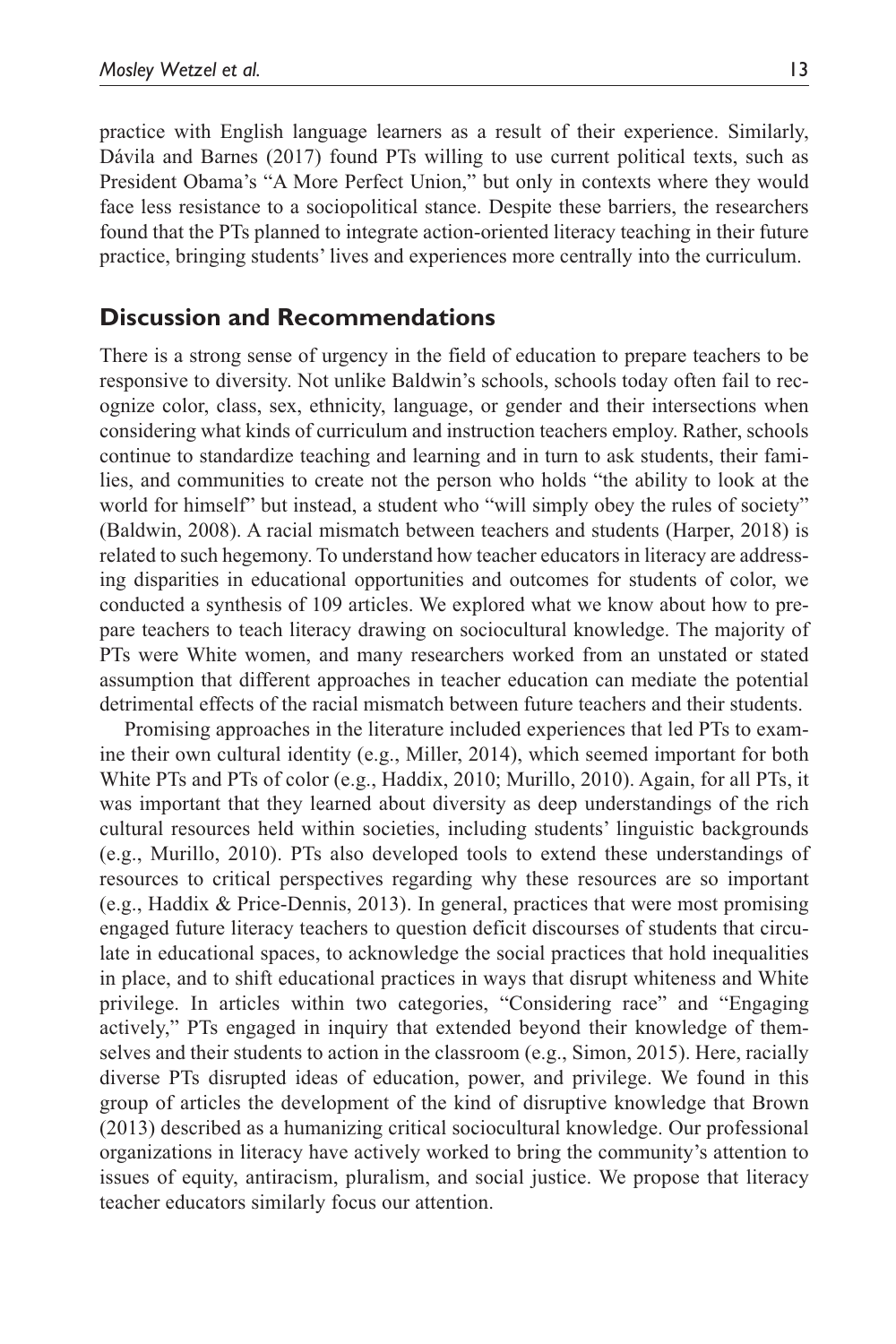In terms of barriers, researchers reported that PTs—even diverse groups of PTs were resistant to incorporating students' sociocultural knowledge and resources into their teaching. Some researchers illustrated how difficult it is to build what Brown (2013) called "the improvisational, situated and all-encompassing" (p. 331) aspects of humanizing critical sociocultural knowledge when students hold hegemonic views on social issues. Other times, PTs struggled to implement such approaches due to a lack of preparation, tools, or support. In experiences that were textual or discussion-based, PTs spoke about limited agency. For example, they expressed concerns or discomfort with using critically oriented texts in the future. Often, PTs *imagined* barriers related to the context of teaching, citing unknown school or district policies, classroom management, parent engagement, or censorship. Some White PTs refused to implement such approaches because they denied the existence of structural and institutional forms of discrimination, and researchers that centered the experiences of PTs of color and carefully considered PT positionalities did not report this denial. Sometimes struggle was a necessary part of learning: For example, in the inquiry-focused category, barriers included PTs' negotiations and strategic compromises to enact literacy teaching through inquiry.

Although many articles included diverse demographic groups of PTs, 21% of articles did not specify PT positionality beyond gender and 26% of the articles included only White PT participants, so potentially almost half of the articles included only PTs who were White. Even when authors identified students racially and linguistically (e.g., African American, Hispanic, bilingual, speakers of AAL), how those identities mattered was most often unexamined. The category "Considering race" serves as a counterexample, in which teacher-educators positioned PTs as whole people with a range of histories. They have experienced discrimination and inequities and have a wealth of resources for resilience and learning (e.g., Skerrett et al., 2015). Skerrett and colleagues (e.g., 2015) and Haddix (2010, 2012) focused particularly on PTs of color, and we argue more researchers should concentrate on those experiences, building knowledge that will help literacy teacher educators create better programs (Haddix, 2017).

Our analysis of the articles in each category raised questions about *who* conducted the research and how researchers' sociocultural identities were made relevant to the work. In 71% of the articles we reviewed, researchers did not reveal their positioning. However, across categories, when "Considering race" or "Understanding multilingualism" were frameworks of analysis, researchers were more likely to name their positioning (63% in "Considering race" and 40% in "Understanding multilingualism"). Researchers did reflexively consider their identities when reporting how PTs engage in sociocultural aspects of language and race in relation to literacy teaching. In future studies, researchers might interweave findings of how PTs of color experience literacy teacher education with their own histories (e.g., Haddix, 2015). More diverse voices in literacy teacher education research will provide examples of how and why this exploration is important.

Further recommendations relate to knowledge construction of the field. We implore researchers to build on the findings of previous studies in the designs of course experiences and program development. And, for teacher preparation programs, we see the five areas of connections between sociocultural knowledge and literacy teaching as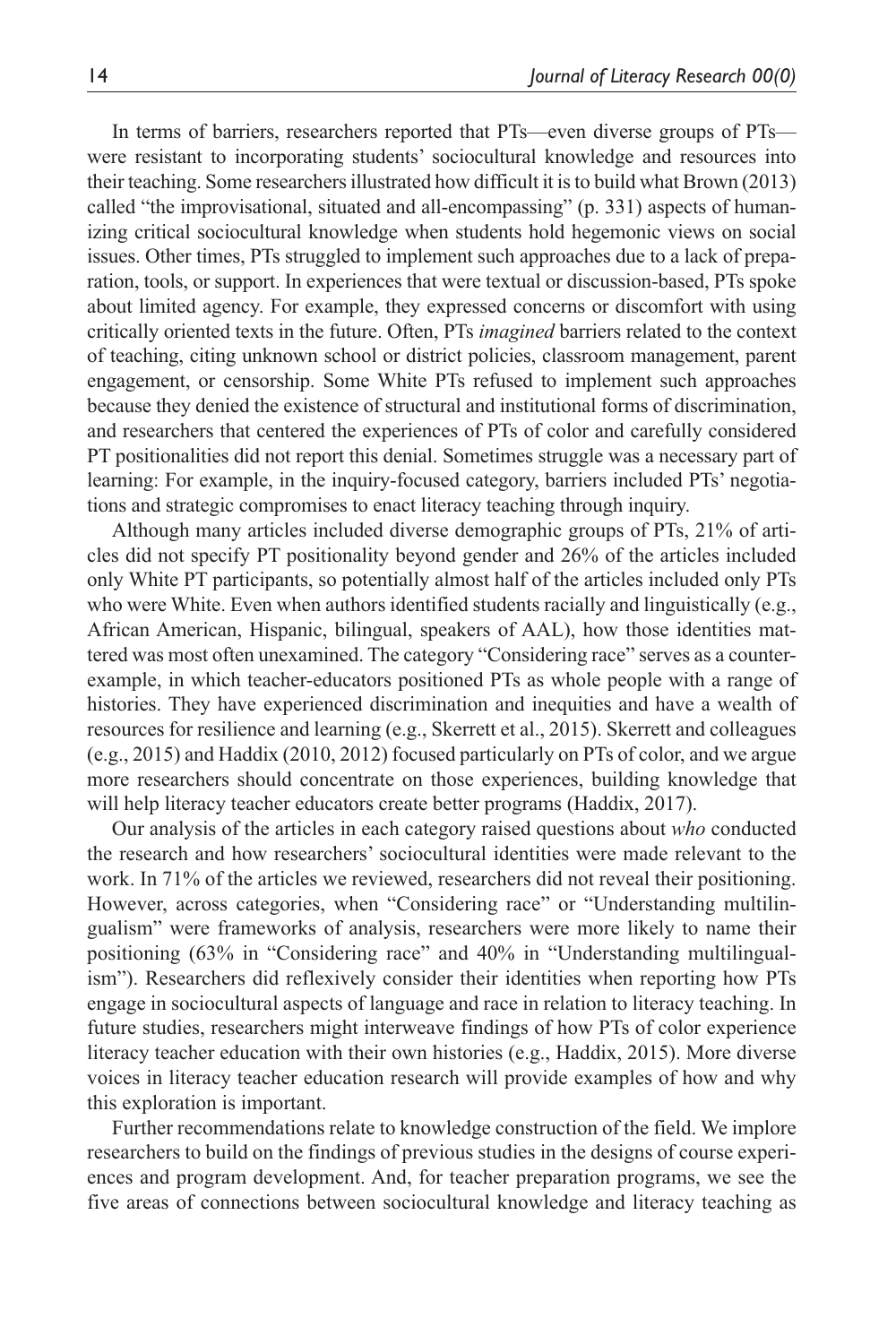potential guiding principles that might influence the development of experiences within course and field experiences. Could programs ensure, for example, that PTs have experiences that ask them to consider their own histories, the resources of students, and the impact of language, race, and other sociocultural factors on learning? Could these experiences lead PTs to focus on action? What would a sequence of experiences guided by these five categories look like? Furthermore, we know that barriers exist in relation to developing critical humanizing sociocultural knowledge, but how can we build on research to anticipate such barriers and provide tools for PTs to engage agentically in navigating barriers?

# **Conclusion**

It is imperative that we now pause, as literacy scholars, to ask what we have done to "not remain peripheral to issues of racism" (LRA, 2016) as a field of teacher education. In 2000, Xu and others began exploring teacher-educators' attempts to engage with "diversity and identity" in literacy teacher education through what Barr, Watts-Taffe, Yokota, Ventura, and Caputi (2000) described as "processes of self-evaluation" and "redefinition of oneself" (p. 467). The field of literacy teacher education has taken this call seriously and we are encouraged by what we have learned. In solidarity with the LRA's (2016) statement on the role of literacy research in response to racism and racial violence, we would be remiss to not end with this urgent call to researchers: We must also engage with scholarship that is antiracist and works specifically to disrupt hegemony in education through literacy education, using studies that center literacy as a tool for critical analysis and transformation.

## **Author Note**

Laura A. Taylor is also affiliated with Rhodes College, 2000 North Pkwy, Memphis, TN 38112, USA.

#### **Declaration of Conflicting Interests**

The author(s) declared no potential conflicts of interest with respect to the research, authorship, and/or publication of this article.

## **Funding**

The author(s) received no financial support for the research, authorship, and/or publication of this article.

## **Supplementary Material**

The appendix referenced in this article and abstracts in languages other than English are available at <http://journals.sagepub.com/doi/suppl/10.1177/1086296X19833575>.

# **ORCID iD**

Laura A. Taylor <https://orcid.org/0000-0002-1037-7042>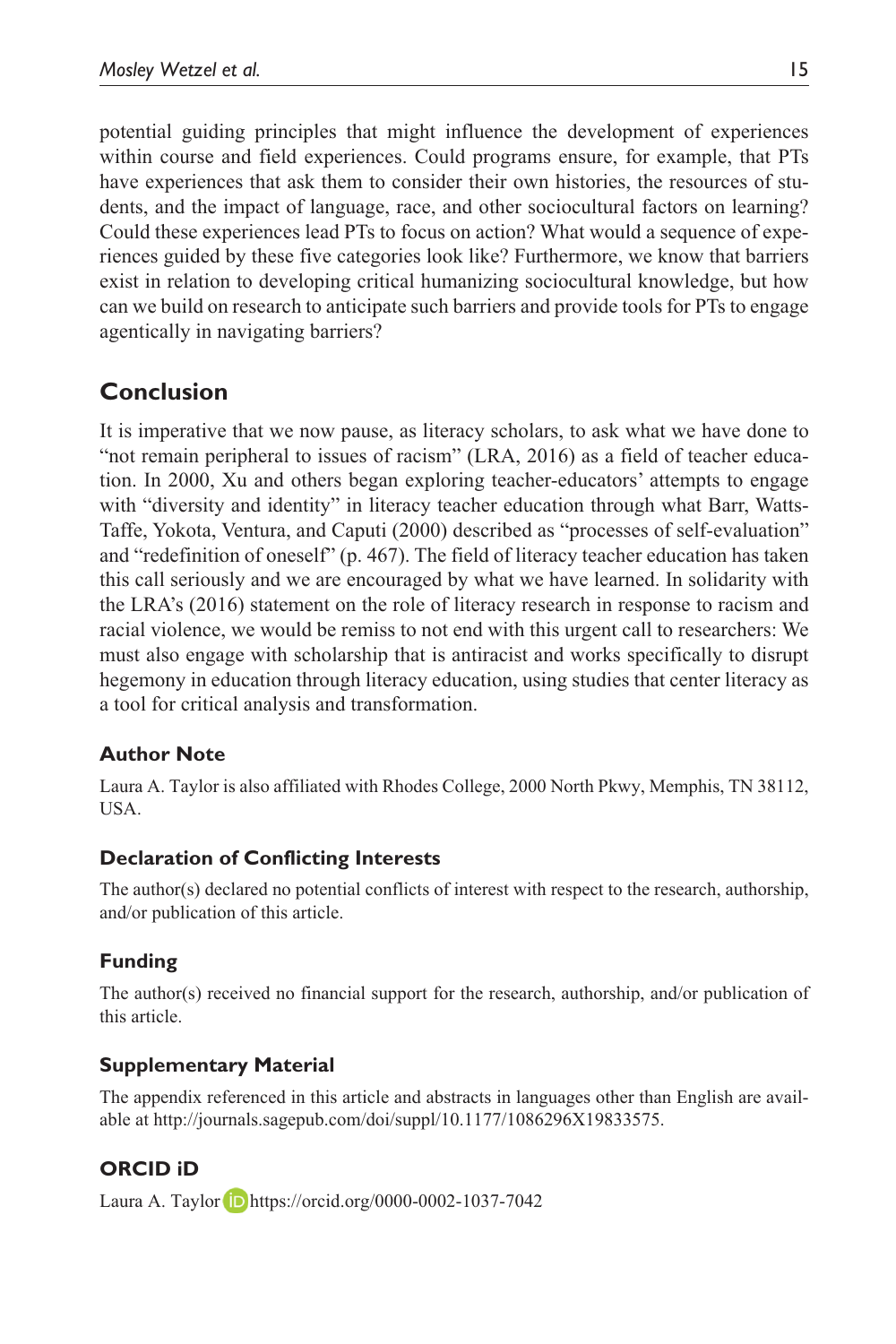#### **References**

- Assaf, L., & López, M. M. (2015). Generative learning in a service-learning project and fieldbased teacher education program: Learning to become culturally responsive teachers. *Literacy Research: Theory, Method, and Practice*, *64*, 323-338.
- Baldwin, J. (2008). A talk to teachers. *Yearbook of the National Society for the Study of Education*, 107(2), 15-20.
- Banks, J. A. (1994). *An introduction to multicultural education*. Needham Heights, MA: Allyn and Bacon.
- Barr, R., Watts-Taffe, S., Yokota, J., Ventura, M., & Caputi, V. (2000). Preparing teachers to teach literacy: Rethinking preservice literacy education. *Journal of Literacy Research*, *32*, 463-470.
- Brindley, R., & Laframboise, K. L. (2002). The need to do more: Promoting multiple perspectives in preservice teacher education through children's literature. *Teaching and Teacher Education*, *18*, 405-420.
- Brock, C. H., Moore, D. K., & Parks, L. (2007). Exploring pre-service teachers' literacy practices with children from diverse backgrounds: Implications for teacher educators. *Teaching and Teacher Education*, *23*, 898-915.
- Brown, K. D. (2013). Trouble on my mind: Toward a framework of humanizing critical sociocultural knowledge for teaching and teacher education. *Race Ethnicity and Education*, *16*, 316-338.
- Chevalier, M., & Houser, N. O. (1997). Preservice teachers' multicultural self-development through adolescent fiction. *Journal of Adolescent & Adult Literacy*, *40*, 426-436.
- Clark, C., & Medina, C. (2000). How reading and writing literacy narratives affect preservice teachers' understandings of literacy, pedagogy and multiculturalism. *Journal of Teacher Education*, *51*, 63-76.
- Coulter, C., Michael, C., & Poynor, L. (2007). Storytelling as pedagogy: An unexpected outcome of narrative inquiry. *Curriculum Inquiry*, *37*, 103-122.
- Dávila, D. (2011). "White people don't work at McDonald's" and other shadow stories from the field: Analyzing preservice teachers' use of Obama's race speech to teach for social justice. *English Education*, *44*, 13-50.
- Dávila, D. (2013). Cultural boundaries or geographic borders? Future teachers define "American" in response to *In my family/En mi familia*. In P. J. Dunston, S. K. Fullerton, C. C. Bates, K. Headley, & P. M. Stecker (Eds.), *The 61st yearbook of the Literacy Research Association* (pp. 260-272). Oak Creek, WI: Literacy Research Association.
- Dávila, D., & Barnes, M. E. (2017). Beyond censorship: Politics, teens, and ELA teacher candidates. *English Teaching: Practice & Critique*, *16*, 303-318.
- de Courcey, M. (2007). Disrupting preconceptions: Challenges to preservice teachers' beliefs about ESL children. *Journal of Multilingual & Multicultural Development*, *28*, 188-203.
- Dooley, C. M. (2008). Multicultural literacy teacher education: Seeking micro-transformations. *Literacy Research and Instruction*, *47*, 55-75.
- Ellis, S., & Smith, V. (2017). Assessment, teacher education and the emergence of professional expertise. *Literacy*, *51*, 84-93.
- Escamilla, K., & Nathenson-Mejía, S. (2003). Preparing culturally responsive teachers: Using Latino children's literature in teacher education special issue: Partnering for equity. *Equity & Excellence in Education*, *36*, 238-248.
- Flores, N., & Rosa, J. (2015). Undoing appropriateness: Raciolinguistic ideologies and language diversity in education. *Harvard Educational Review*, *85*, 149-171.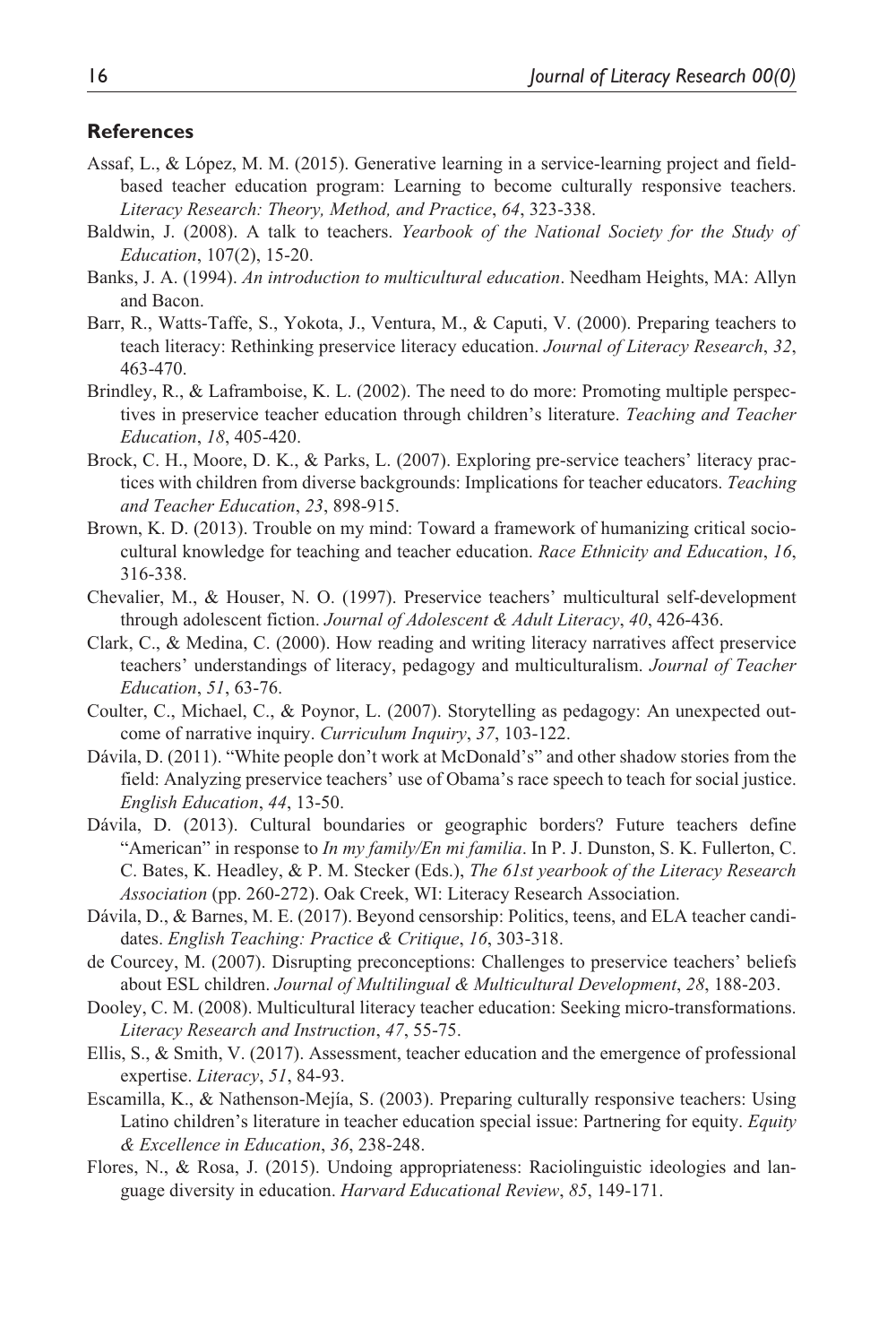- Florio-Ruane, S. (1994). The future teachers' autobiography club: Preparing educators to support literacy learning in culturally diverse classrooms. *English Education*, *26*, 52-66.
- Gay, G. (2002). Preparing for culturally responsive teaching. *Journal of Teacher Education*, *53*, 107-116.
- Glenn, W. J. (2012). Developing understandings of race: Preservice teachers' counter-narrative (re)constructions of people of color in young adult literature. *English Education*, *44*, 326-353.
- Godley, A. J., Reaser, J., & Moore, K. G. (2015). Pre-service English language arts teachers' development of critical language awareness for teaching. *Linguistics and Education*, *32*, 41-54.
- Guinier, L. (2004). From racial liberalism to racial literacy: Brown v. Board of Education and the interest-divergence dilemma. *Journal of American History*, *91*, 92-118.
- Haddix, M. M. (2010). No longer on the margins: Researching the hybrid literate identities of Black and Latina preservice teachers. *Research in the Teaching of English*, *45*, 97-123.
- Haddix, M. M. (2012). Talkin' in the company of my sistas: The counterlanguages and deliberate silences of Black female students in teacher education. *Linguistics and Education*, *23*, 169-181.
- Haddix, M. M. (2015). *Cultivating racial and linguistic diversity in literacy teacher education: Teachers like me*. New York, NY: Routledge.
- Haddix, M. M. (2017). Diversifying teaching and teacher education: Beyond rhetoric and toward real change. *Journal of Literacy Research*, *49*, 141-149.
- Haddix, M. M., & Price-Dennis, D. (2013). Urban fiction and multicultural literature as transformative tools for preparing English teachers for diverse classrooms. *English Education*, *45*, 247-283.
- Hall, L. A. (2009). "A necessary part of good teaching": Using book clubs to develop preservice teachers' visions of self. *Literacy Research and Instruction*, *48*, 298-317.
- Hallman, H. L., & Burdick, M. N. (2011). Service learning and the preparation of English teachers. *English Education*, *43*, 341-368.
- Hammett, R., & Bainbridge, J. (2009). Pre-service teachers explore cultural identity and ideology through picture books. *Literacy*, *43*, 152-159.
- Harper, S. (2018, May). *Big ideas on equity, race, and inclusion in education*. Keynote address presented at the meeting of the 71st EWA National Seminar, Los Angeles, CA.
- Hauerwas, L. B., Skawinski, S. F., & Ryan, L. B. (2017). The longitudinal impact of teaching abroad: An analysis of intercultural development. *Teaching and Teacher Education*, *67*, 202-213.
- Hermann-Wilmarth, J. M. (2010). More than book talks: Preservice teacher dialogue after reading gay and lesbian children's literature. *Language Arts*, *87*, 188-198.
- Hill, K. D. (2012). Cultivating pre-service teachers towards culturally relevant literacy practices. *Issues in Teacher Education*, *21*(2), 43-66.
- Hurie, A., & Degollado, D. (2017). An overview of language ideologies in bilingual education. *Texas Education Review*, *5*, 57-66.
- Janks, H. (2010). *Literacy and power*. London, England: Routledge.
- Kaste, J. A. (2001). Examining two preservice teachers' practices for promoting culturally responsive literacy in the middle grades. In J. V. Hoffman, D. L. Schallert, C. F. Fairbanks, J. Worthy, & B. Maloch (Eds.), *50th yearbook of the National Reading Conference* (pp. 311-322). Chicago, IL: National Reading Conference.
- Ladson-Billings, G. (1995). Toward a theory of culturally relevant pedagogy. *American Educational Research Journal*, *32*, 465-491.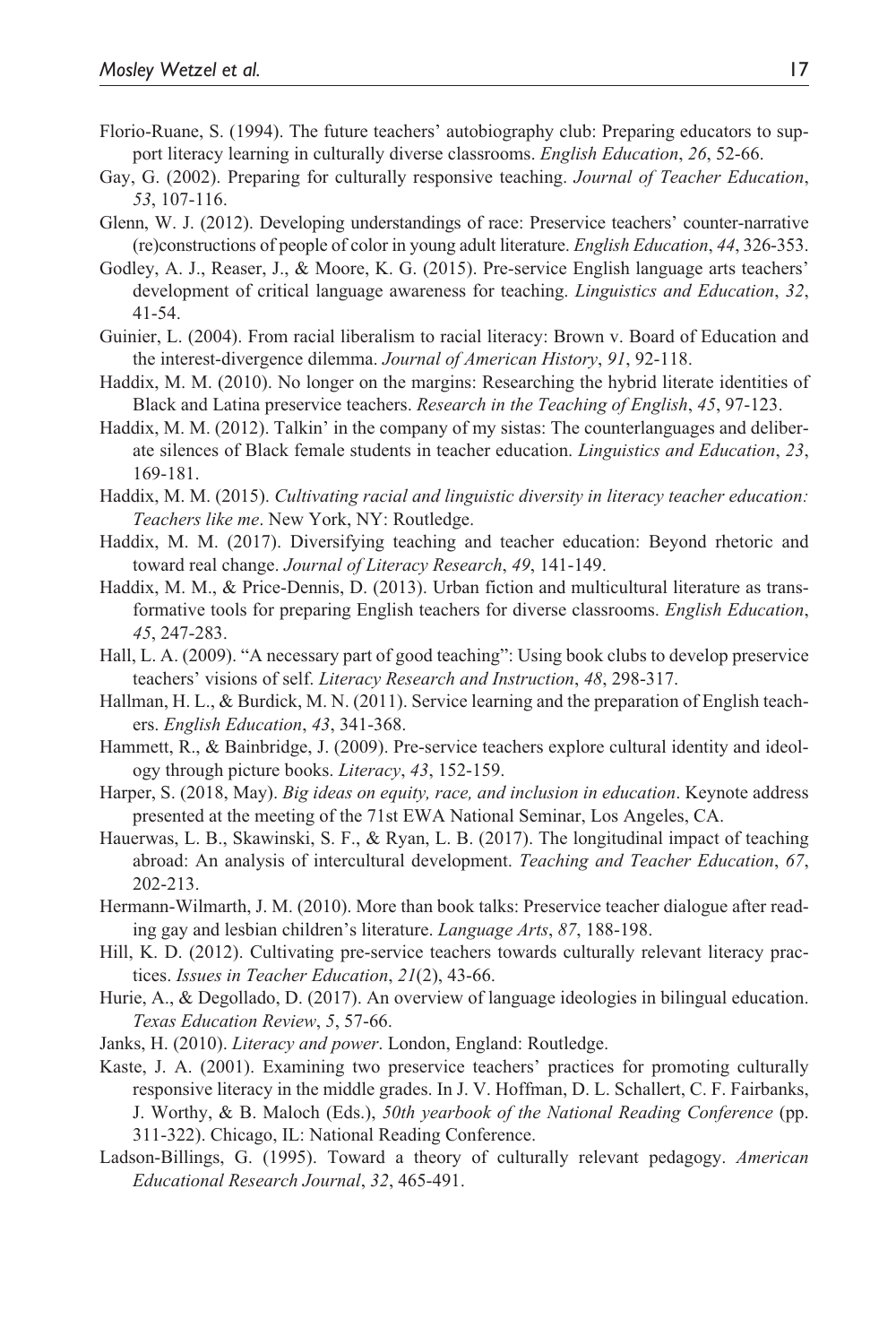- Larson, J., & Irvine, P. D. (1999). "We call him Dr. King": Reciprocal distancing in urban classrooms. *Language Arts*, *76*, 393-400.
- Lazar, A. M. (2001). Preparing White preservice teachers for urban classrooms: Growth in a Philadelphia-based literacy practicum. In J. V. Hoffman, D. L. Schallert, C. F. Fairbanks, J. Worthy, & B. Maloch (Eds.), *50th yearbook of the National Reading Conference* (pp. 367- 381). Chicago, IL: National Reading Conference.
- Lazar, A. M. (2007). It's not just about teaching kids to read: Helping preservice teachers acquire a mindset for teaching children in urban communities. *Journal of Literacy Research*, *39*, 411-443.
- Literacy Research Association. (2016, November 29). *The role of literacy research in racism and racial violence*. Retrieved from [https://www.literacyresearchassociation.org/policy](https://www.literacyresearchassociation.org/policy-advocacy-statements-resources) [-advocacy-statements-resources](https://www.literacyresearchassociation.org/policy-advocacy-statements-resources)
- Lohfink, G. (2014). The impact of a school-university multicultural read-aloud project on preservice teachers' pedagogical understandings. *School-University Partnerships*, *7*(2), 34-47.
- Luke, A. (2012). Critical literacy: Foundational notes. *Theory Into Practice*, *51*, 4-11.
- Mahalingappa, L., Hughes, E. M., & Polat, N. (2017). Developing preservice teachers' self-efficacy and knowledge through online experiences with English language learners. *Language and Education*, *16*, 127-146.
- McNair, J. C. (2003). "But the Five Chinese Brothers is one of my favorite books!": Conducting sociopolitical critiques of children's literature with preservice teachers. *Journal of Children's Literature*, *29*, 46-54.
- Mendelowitz, B. (2017). Conceptualising and enacting the critical imagination through a critical writing pedagogy. *English Teaching: Practice & Critique*, *16*, 178-193.
- Mendoza, A. (2018). Preparing preservice educators to teach critical, place-based literacies. *Journal of Adolescent & Adult Literacy*, *61*, 413-420.
- Miller, S. J. (2014). Cultivating a disposition for sociospatial justice in English teacher preparation. *Teacher Education and Practice*, *27*, 44-74.
- Mohr, K. A., Lane, F., & Sarker, A. (2010). Paths to culturally responsive instruction: Preservice teachers' readiness beliefs. In R. T. Jiménez, V. J. Risko, M. K. Hundley, & D. W. Rowe (Eds.), *59th yearbook of the National Reading Conference* (pp. 304-314). Oak Creek, WI: National Reading Conference.
- Moll, L., Amanti, C., Neff, D., & González, N. (1992). Funds of knowledge for teaching: Using a qualitative approach to connect homes and classrooms. *Theory Into Practice*, *31*, 132- 141.
- Monroe, L., & Ruan, J. (2018). Increasing early childhood preservice teachers' intercultural sensitivity through the ABCs. *Journal of Early Childhood Teacher Education*, *39*, 1-15.
- Mosley Wetzel, M., Martinez, R., Zoch, M., Chamberlain, K., & Laudenheimer, K. (2012). Becoming responsive literacy teachers in an adult literacy tutoring practicum. In P. J. Dunston, S. K. Fullerton, C. C. Bates, K. Headley, & P. M. Stecker (Eds.), *The 61st yearbook of the Literacy Research Association* (pp. 163-179). Oak Creek, WI: Literacy Research Association.
- Mosley Wetzel, M., & Rogers, R. (2011). Inhabiting the "tragic gap": Pre-service teachers practicing racial literacy. *Teaching Education*, *22*, 303-324.
- Murillo, L. A. (2010). Local literacies as counter-hegemonic practices: Deconstructing anti-Spanish ideologies in the Rio Grande Valley. In R. T. Jiménez, V. J. Risko, M. K. Hundley, & D. W. Rowe (Eds.), *59th yearbook of the National Reading Conference* (pp. 276-287). Oak Creek, WI: National Reading Conference.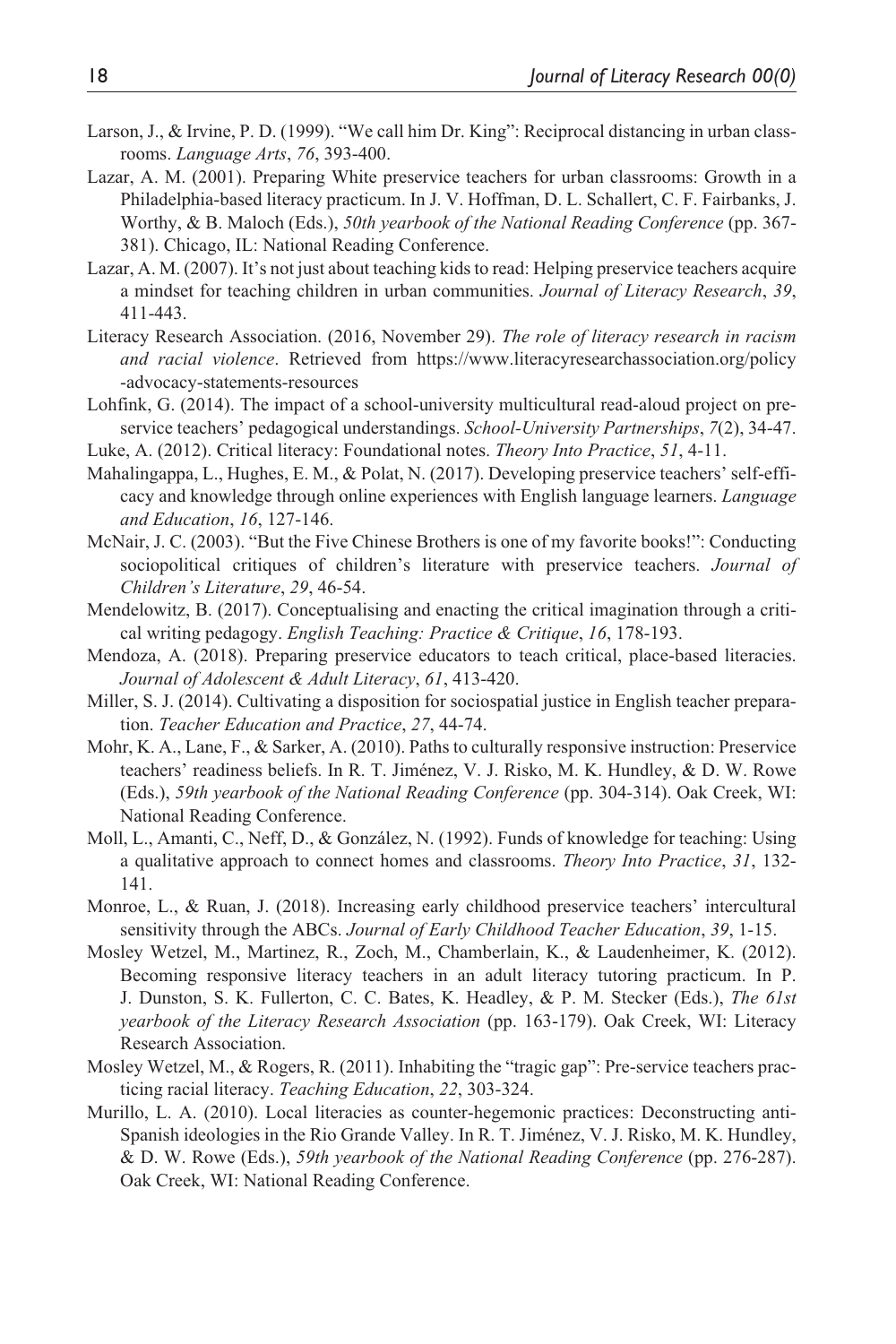- National Center of Educational Statistics. (2017). *Elementary and secondary enrollment*. Retrieved from [https://nces.ed.gov/programs/coe/indicator\\_cge.asp](https://nces.ed.gov/programs/coe/indicator_cge.asp)
- Papola-Ellis, A. (2016). "It's just too sad!": Teacher candidates' emotional resistance to picture books. *Reading Horizons*, *55*(2), 1-26.
- Pappamihiel, N. E., Ousley-Exum, D., & Ritzhaupt, A. (2017). The impact of digital stories on preservice teacher beliefs about English language learners. *Teaching and Teacher Education*, *67*, 171-178.
- Paris, D., & Alim, H. S. (2014). What are we seeking to sustain through culturally sustaining pedagogy? A loving critique forward. *Harvard Educational Review*, *84*, 85-100.
- Pytash, K. E. (2013). Using YA literature to help preservice teachers deal with bullying and suicide. *Journal of Adolescent & Adult Literacy*, *56*, 470-479.
- Ruíz, R. (1984). Orientations in language planning. *NABE Journal*, *8*(2), 15-34.
- Rymes, B. (2002). Language in development in the United States: Supervising adult ESOL preservice teachers in an immigrant community. *TESOL Quarterly*, *36*, 431-452.
- Saunders, J. M. (2012). Intersecting realities: A novice's attempts to use critical literacy to access her students' figured worlds. *Multicultural Education*, *19*(2), 18-23.
- Scherff, L. (2012). "This project has personally affected me": Developing a critical stance in preservice English teachers. *Journal of Literacy Research*, *44*, 200-236.
- Schieble, M. (2011). A case for interruption in the virtual English classroom with the graphic novel American born Chinese. *The Australian Journal of Language and Literacy*, *34*, 202-218.
- Simon, R. (2015). "I'm fighting my fight, and I'm not alone anymore": The influence of communities of inquiry. *English Education*, *48*, 41-71.
- Skerrett, A. (2010). Teaching critical literacy for social justice. *Action in Teacher Education*, *31*(4), 54-65.
- Skerrett, A., Pruitt, A. A., & Warrington, A. S. (2015). Racial and related forms of specialist knowledge on English education blogs. *English Education*, *47*, 314-346.
- Souto-Manning, M., & Price-Dennis, D. (2012). Critically redefining and repositioning media texts in early childhood teacher education: What if? and why? *Journal of Early Childhood Teacher Education*, *33*, 304-321.
- Staley, S., & Leonardi, B. (2016). Leaning in to discomfort: Preparing literacy teachers for gender and sexual diversity. *Research in the Teaching of English*, *51*, 209-229.
- Strong-Wilson, T., Johnston, I., Wiltse, L., Burke, A., Phipps, H., & Gonzalez, I. (2014). Reverberating chords: Implications of storied nostalgia for borderland discourses in preservice teacher identity. *Teachers and Teaching: Theory and Practice*, *20*, 394-409.
- Styslinger, M. E., Walker, N., & Eberlin, E. L. (2014). Teaching in "third space": Understanding pre-service teachers' reading with incarcerated teens. *Journal of Reading Education*, *39*(2), 23-29.
- Sugimoto, A. T., Carter, K., & Stoehr, K. J. (2017). Teaching "in their best interest": Preservice teachers' narratives regarding English Learners. *Teaching and Teacher Education*, *67*, 179-188.
- Ticknor, A. (2015). Preserving social justice identities: Learning from one pre-service literacy teacher. *Reading Horizons*, *53*(4), 1-23.
- Torraco, R. J. (2005). Writing integrative literature reviews: Guidelines and examples. *Human Resource Development Review*, *4*, 356-367.
- Turner, J. D. (2007). Beyond cultural awareness: Prospective teachers' visions of culturally responsive literacy teaching. *Action in Teacher Education*, *29*(3), 12-24.